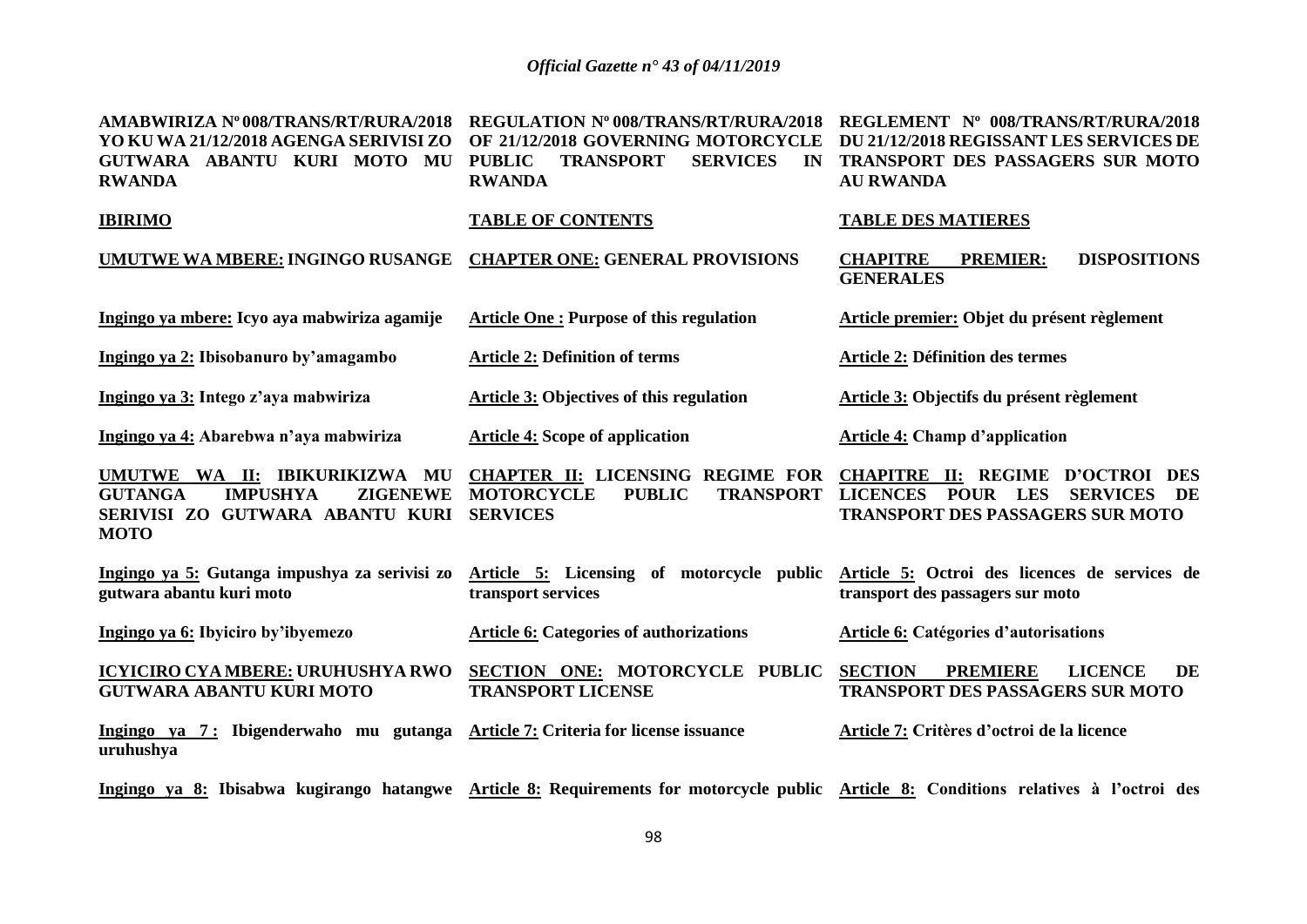| icyemezo cyo gutwara abantu kuri moto                                                                                                                           | transport license issuance                                                                                                            | licences de transport des passagers sur moto                                                                          |  |
|-----------------------------------------------------------------------------------------------------------------------------------------------------------------|---------------------------------------------------------------------------------------------------------------------------------------|-----------------------------------------------------------------------------------------------------------------------|--|
| Ingingo ya 9: Agaciro k'uruhushya ruhabwa Article 9: License or authorization validity and<br>koperative cyangwa icyemezo gihabwa umuntu renewal<br>ku giti cye |                                                                                                                                       | Article 9: Validité et renouvellement de la licence<br>ou de l'autorisation                                           |  |
| Ingingo ya 10: Ibisabwa mu kongera agaciro Article 10: Conditions for license renewal<br>k'uruhushya                                                            |                                                                                                                                       | Article 10: Conditions de renouvellement de la<br>licence                                                             |  |
| Ingingo ya 11: Guhererekanya uruhushya                                                                                                                          | <b>Article 11: License transfer</b>                                                                                                   | <b>Article 11: Transfert de licence</b>                                                                               |  |
| Ingingo ya 12: Uburyo bukurikizwa mu<br>guhererekanya uruhushya                                                                                                 | <b>Article 12: Procedures for license transfer</b>                                                                                    | Article 12: Procédures de transfert de licence                                                                        |  |
| <b>CYO</b><br>ICYICIRO CYA 2: ICYEMEZO<br><b>GUTWARA ABANTU KURI MOTO</b>                                                                                       | <b>SECTION 2: MOTORCYCLE INDIVIDUAL</b><br><b>AUTHORIZATION</b>                                                                       | <b>SECTION</b><br><b>AUTORISATION</b><br>2:<br><b>INDIVIDUELLE POUR LE TRANSPORT DES</b><br><b>PASSAGERS SUR MOTO</b> |  |
| Ingingo ya 13: Ibigenderwaho mu gutanga<br>icyemezo                                                                                                             | <b>Article 13: Criteria for individual authorization</b><br>issuance                                                                  | Article 13: Critères d'octroi d'une autorisation<br>individuelle                                                      |  |
| Ingingo ya 14: Ibisabwa mu gutanga icyemezo                                                                                                                     | individual<br><u>Article 14:</u><br><b>Requirements</b><br>for<br>authorisation issuance                                              | Article 14: Conditions relatives à l'octroi d'une<br>autorisation individuelle                                        |  |
| Ingingo ya 15: Kongera agaciro k'i cyemezo<br>n'igihe kimara gifite agaciro                                                                                     | <b>Renewal</b><br>individual<br>Article 15:<br>of<br>an<br>authorization and their validity                                           | Article 15: Renouvellement d'une autorisation<br>individuelle et sa validité                                          |  |
| Ingingo ya 16: Uburyo gusaba bikorwamo                                                                                                                          | <b>Article 16: Application proceedings</b>                                                                                            | Article 16: Procédure de demande                                                                                      |  |
| <b>UMUTWE</b><br><b>WA</b><br>III:<br>KWIMWA,<br>GUHAGARIKIRWA CYANGWA GUTESHA<br><b>CYANGWA</b><br><b>AGACIRO</b><br><b>URUHUSHYA</b><br><b>ICYEMEZO</b>       | <b>CHAPTER</b><br><b>LICENSE</b><br>III:<br><b>OR</b><br><b>AUTHORIZATION</b><br><b>REJECTION,</b><br><b>SUSPENSION OR REVOCATION</b> | CHAPITRE III: REJET, SUSPENSION OU<br>REVOCATION DE LA LICENCE OU DE<br><b>L'AUTORISATION</b>                         |  |
| Ingingo ya 17: Impamvu zo kwanga ubusabe                                                                                                                        | <b>Article 17: Reasons for rejection of application</b>                                                                               | Article 17: Motifs de rejet de la demande                                                                             |  |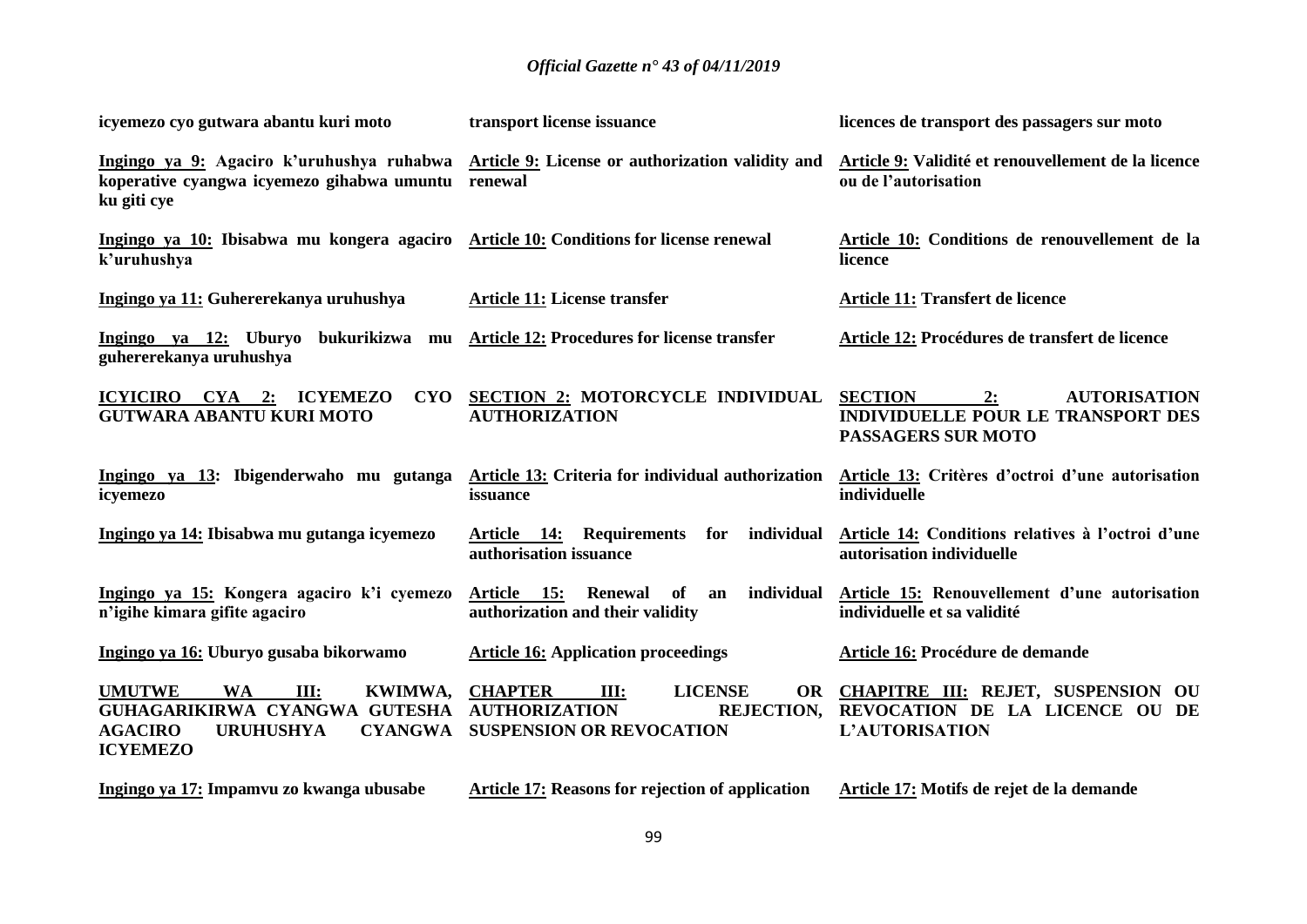| Ingingo ya 18: Impamvu zituma uruhushya<br>cyangwa icyemezo bihagarikwa                                                                                                                          | Article 18: Grounds for suspension of license or<br>an individual authorization                                      | Article 18: Motifs de suspension de la licence ou<br>d'une autorisation individuelle                                  |
|--------------------------------------------------------------------------------------------------------------------------------------------------------------------------------------------------|----------------------------------------------------------------------------------------------------------------------|-----------------------------------------------------------------------------------------------------------------------|
| Ingingo ya 19: Impamvu zituma uruhushya<br>cyangwa icyemezo byamburwa uwabihawe                                                                                                                  | Article 19: Grounds for revocation of the licence<br>or an individual authorization                                  | Article 19: Motifs de révocation de la licence ou de<br>l'autorisation individuelle                                   |
| Ingingo ya 20 : Kugarura uruhushya cyangwa<br>icyemezo byambuwe uwabihawe                                                                                                                        | Article 20: Return of the revoked license or<br>individual authorization                                             | Article 20:<br><b>Restitution</b><br>de<br>licence<br>ou<br>d'autorisation individuelle révoquée                      |
| Ingingo ya 21: Uburyo bukurikizwa mu<br>guhagarika cyangwa gutesha agaciro uruhushya<br>cyangwa icyemezo                                                                                         | Article 21: License or individual authorization<br>suspension or revocation procedure                                | Article 21: Procédure de suspension ou de<br>révocation de la licence ou de l'autorisation<br>individuelle            |
| N'URUHUSHYA, UBUGENZUZI, IGENZURA INSPECTION,<br>RY'IMARI N'IHAZABU YO MU RWEGO<br><b>RW'UBUTEGETSI</b>                                                                                          | UMUTWE WA IV: INSHINGANO ZIJYANYE CHAPTER IV: LICENSE OBLIGATIONS, CHAPITRE<br>AUDIT,<br><b>ADMINISTRATIVE FINES</b> | IV:<br><b>OBLIGATIONS</b><br>DU<br>AND TITULAIRE DE LICENCE, INSPECTION,<br><b>AUDIT ET AMENDES ADMINISTRATIVES</b>   |
| Inshingano<br>Ingingo<br><u>22:</u><br>$ya$<br>uruhushya                                                                                                                                         | z'uwahawe Articles 22: Obligations of the licensee                                                                   | <b>Articles 22: Obligations du titulaire de licence</b>                                                               |
| Ingingo ya 23: Imyitwarire ya kinyamwuga Article 23: Professional conduct of Riders in<br>y'umuntu utwara moto muri serivisi zo gutwara Motorcycle public transport Services<br>abantu kuri moto |                                                                                                                      | Article 23 : Conduite professionnelle des motards<br>dans le service de transport des passagers sur<br>moto au Rwanda |
| Ingingo ya 24: Ubugenzuzi bwa serivisi zo Article 24: Inspection of motorcycle public<br>gutwara abantu kuri moto                                                                                | transport service                                                                                                    | Article 24: Inspection du service de transport des<br>passagers sur moto                                              |
| Ingingo<br>ya 25:<br>Igenzura<br>by'uwahawe uruhushya                                                                                                                                            | ry'ibikorwa Article 25: Auditing of the Licensee's activities                                                        | Article 25: Audit des activités du titulaire de<br>licence                                                            |
| Ingingo ya 26: Amafaranga atangwa                                                                                                                                                                | <b>Article 26: Applicable fees</b>                                                                                   | <b>Article 26: Frais applicables</b>                                                                                  |
| Kwishyura<br>Ingingo<br>27:<br>ya<br>y'urugendo                                                                                                                                                  | amafaranga Article 27: Payment of fares                                                                              | Article 27: Paiement du prix du trajet                                                                                |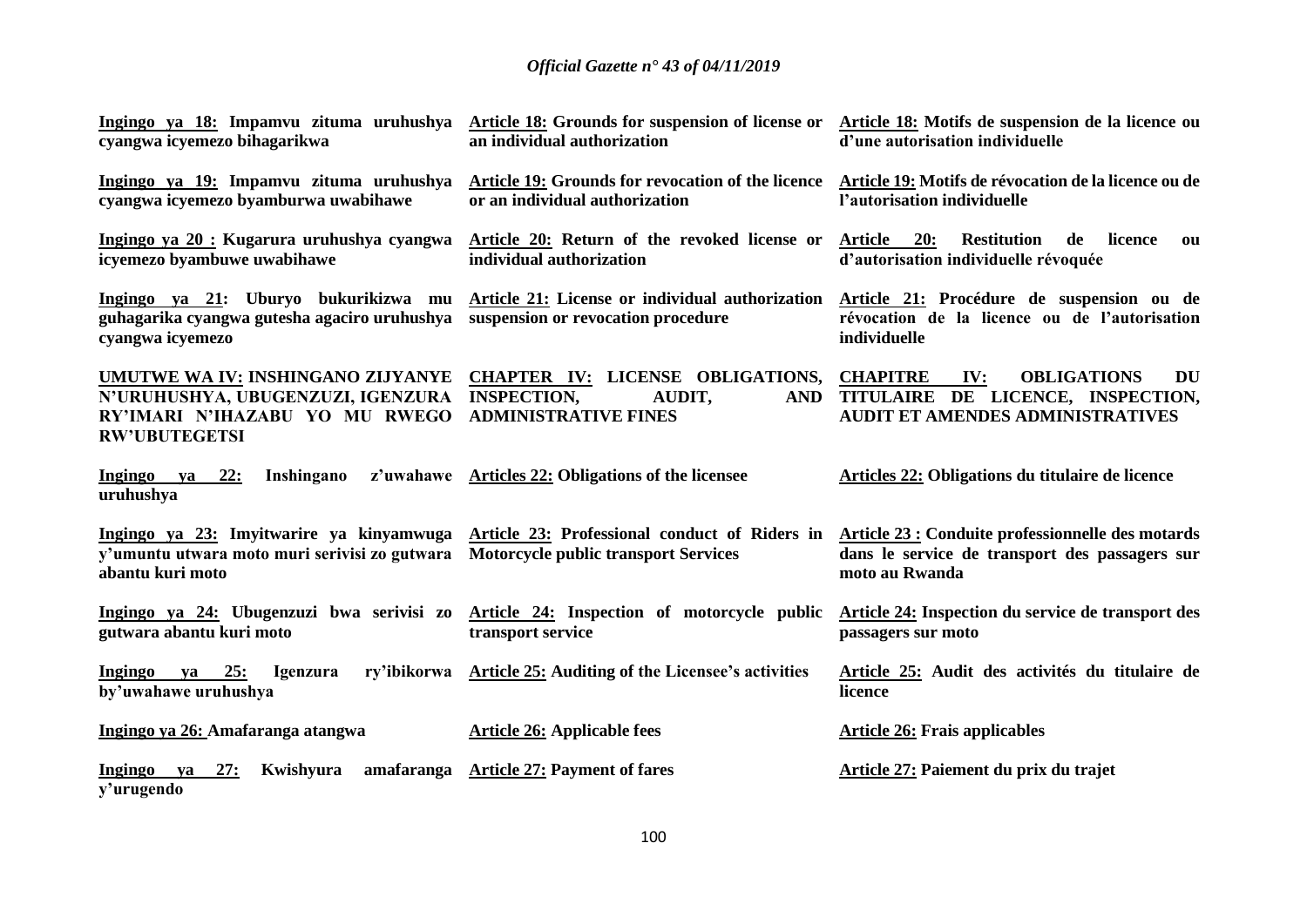| Ingingo ya 28: Uburyo bwo kwishyura serivisi                                                | <b>Article 28: Service Payment mode</b>                       | Article 28: Mode de paiement du service                           |
|---------------------------------------------------------------------------------------------|---------------------------------------------------------------|-------------------------------------------------------------------|
| Ingingo ya 29: Amakosa n'ibihano byo mu rwego<br>rw'ubutegetsi                              | <b>Article 29: Administrative faults and Sanctions</b>        | <b>Article 29: Fautes et sanctions administratives</b>            |
| Ingingo ya 30: Uburenganzira bwo gutanga<br>ikirego                                         | <b>Article 30: Right to initiate a case</b>                   | Article 30: Droit d'introduction d'une action                     |
| <b>INGINGO</b><br><b>UMUTWE</b><br>WA<br>$\mathbf{V}$ :<br>Z'INZIBACYUHO N'IZISOZA          | <b>CHAPTER V: TRANSITIONAL AND FINAL</b><br><b>PROVISIONS</b> | <b>CHAPITRE V: DISPOSITIONS</b><br><b>TRANSITOIRES ET FINALES</b> |
| Ingingo ya 31: Ingingo y'inzibacyuho                                                        | <b>Article 31: Transitional provision</b>                     | <b>Article 31: Disposition transitoire</b>                        |
| Ingingo ya 32: Impushya zigifite agaciro                                                    | <b>Article 32: Existing licenses</b>                          | <b>Article 32: Licences en cours</b>                              |
| 33:<br>ry'ingingo<br>Ingingo<br>Ivanwaho<br>va<br>z'amabwiriza zinyuranyije n'aya mabwiriza | <b>Article 33: Repealing provision</b>                        | <b>Article 33: Disposition abrogatoire</b>                        |
| Ingingo ya 34: Igihe aya mabwiriza atangira Article 34: Commencement<br>gukurikizwa         |                                                               | Article 34: Entrée en vigueur                                     |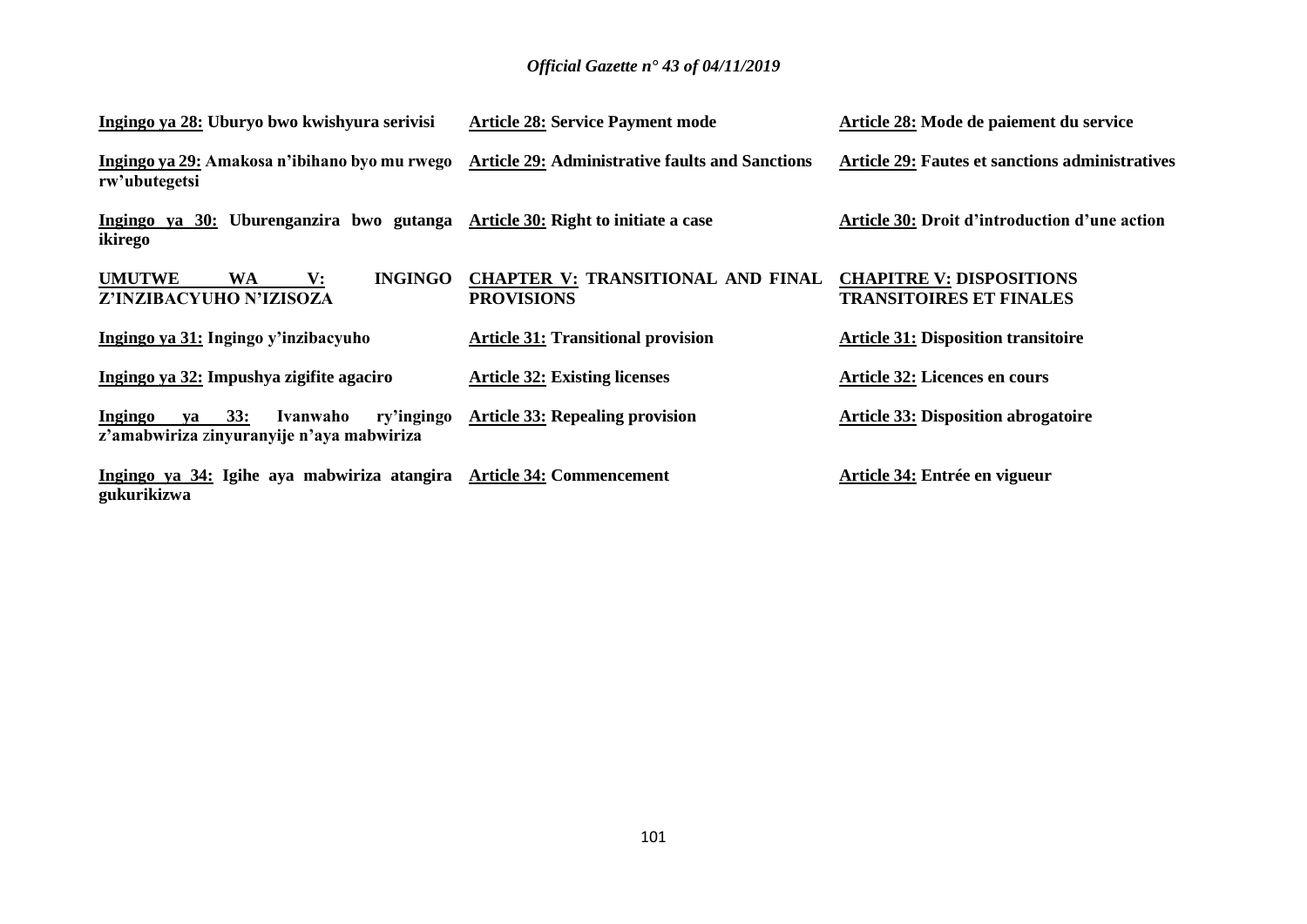| AMABWIRIZA AGENGA<br><b>SERIVISI</b><br>ZO<br>GUTWARA ABANTU KURI MOTO<br>MU<br><b>RWANDA</b>                                                                                                                                                       | <b>REGULATION</b><br><b>GOVERNING</b><br><b>PUBLIC</b><br><b>MOTORCYCLES</b><br><b>TRANSPORT SERVICES</b><br><b>IN RWANDA</b>                                                                                                                  | REGLEMENT REGISSANT LES SERVICES<br>DE TRANSPORT DES PASSAGERS SUR<br><b>MOTO AU RWANDA</b>                                                                                                                                                                                                     |
|-----------------------------------------------------------------------------------------------------------------------------------------------------------------------------------------------------------------------------------------------------|------------------------------------------------------------------------------------------------------------------------------------------------------------------------------------------------------------------------------------------------|-------------------------------------------------------------------------------------------------------------------------------------------------------------------------------------------------------------------------------------------------------------------------------------------------|
| Inama Ngenzuramikorere;                                                                                                                                                                                                                             | The Regulatory Board;                                                                                                                                                                                                                          | Le Conseil de Régulation;                                                                                                                                                                                                                                                                       |
| Ishingiye ku itegeko n° 22/2012 ryo ku wa Pursuant to Law n° 22/2012<br>15/06/2012 rigena itangazwa, imenyekanisha<br>n'ikurikizwa by'inyandiko za Leta;                                                                                            | of 15/06/2012<br>determining the publication,<br>notification and<br>commencement of official acts;                                                                                                                                            | Vu la loi nº 22/2012 du 15/2012 déterminant la<br>publication, la notification et l'entrée en vigueur des<br>actes officiels;                                                                                                                                                                   |
| rishyiraho<br>Urwego<br>rw'Igihugu<br>01/03/2013<br>rushinzwe kugenzura Imikorere y'Inzego zimwe<br>z'Imirimo ifitiye Igihugu akamaro;                                                                                                              | Ishingiye ku Itegeko n° 09/2013 ryo ku wa Pursuant to Law n° 09/2013 of 01/03/2013<br>establishing Rwanda Utilities Regulatory Authority;                                                                                                      | Vu la Loi nº 09/2013 du 01/03/2013 portant création<br>de l'Autorité Rwandaise de Régulation de Certains<br>Services d'Utilité Publique;                                                                                                                                                        |
| Isubiye<br>mabwiriza<br>$n^{\circ}$<br>ku<br>007/TRANS/RT/RURA/2015 yo ku wa 01/06/2015<br>agenga gutwara abantu kuri moto ku mihanda yo mu<br>Rwanda;                                                                                              | Having reviewed all provisions governing<br>motorcycles in passenger's road transport regulation<br>n° 007/TRANS/RT/RURA/2015 of 01/06/2015;                                                                                                   | Revu toutes les dispositions régissant les motos dans<br>le règlement n°007/TRANS/RT/ RURA/2015 du<br>01/06/2015 sur le transport routier de passagers;                                                                                                                                         |
| Ishingiye ku byifuzo byatanzwe mu nama<br>nyunguranabitekerezo yateranye ku wa 17/01/2018<br>igahuza<br>Urwego<br>Ngenzuramikorere<br>n'abafatanyabikorwa batandukanye bafite aho<br>bahuriye na serivisi zo gutwara abantu kuri moto mu<br>Rwanda; | Based on the recommendations made during the<br>consultative meeting held on 17/01/2018 between<br>the Regulatory Authority and different stakeholders<br>in public transport sector dealing with Motorcycles<br>transport services in Rwanda; | Sur la base des recommandations formulées lors de<br>la réunion consultative tenue le 17/01/2018 entre<br>l'Autorité de Régulation et les différents partenaires<br>du secteur du transport en commun œuvrant dans le<br>domaine des services de transport des passagers sur<br>moto au Rwanda; |
| Imaze kuyasuzuma no kuyemeza mu nama yayo<br>yateranye ku wa 23/01/2018;                                                                                                                                                                            | After consideration and approval in its meeting of<br>23/01/2018;                                                                                                                                                                              | Après examen et approbation en sa réunion du<br>23/01/2018;                                                                                                                                                                                                                                     |
| Ishyizeho amabwiriza akurikira:                                                                                                                                                                                                                     | Hereby issues the following regulation:                                                                                                                                                                                                        | Edicte le règlement suivant:                                                                                                                                                                                                                                                                    |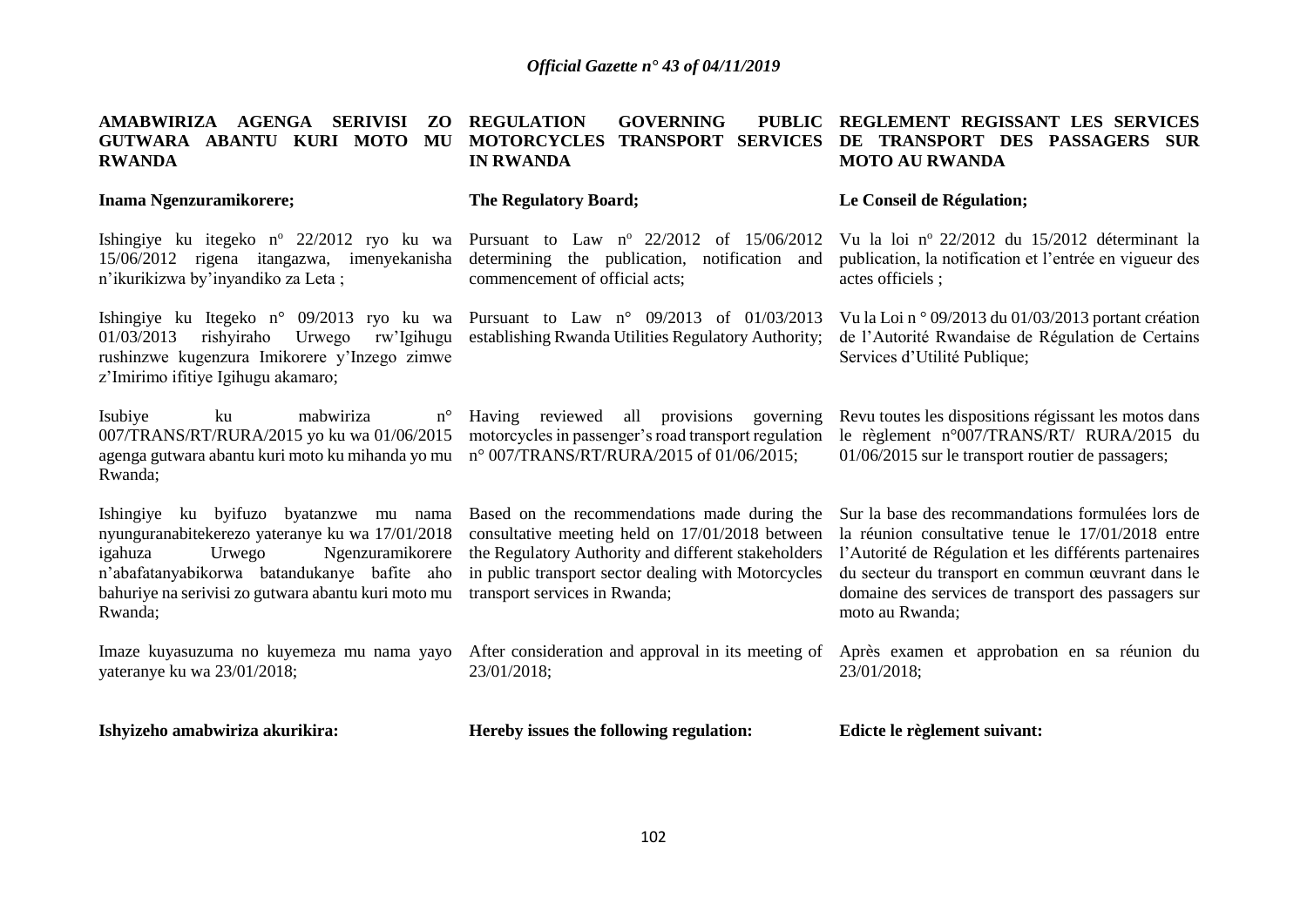#### **UMUTWE WA MBERE:INGINGO RUSANGE CHAPTER ONE: GENERAL PROVISIONS CHAPITRE PREMIER: DISPOSITIONS**

#### **Ingingo ya mbere: Icyo aya mabwiriza agamije Article one : Purpose of this regulation Article premier : Objet du présent règlement**

Aya mabwiriza agamije gushyiraho uburyo bwo kugenzura ibikorwa byo gutwara abantu kuri moto mu Rwanda.

#### **Ingingo ya 2: Ibisobanuro by'amagambo Article 2: Definition of terms Article 2: Définition des termes**

asobanuwe ku buryo bukurikira:

- 1. **Icyemezo:** inyandiko Urwego Ngenzuramikorere ruha umuntu ku giti cye yemerera uyihawe uburenganzira bwo gutanga serivisi zo gutwara abantu kuri moto;
- 2. **Koperative:** ni umiryango y'abantu ku giti cyabo cyangwa y'ibigo bifite ubuzima gatozi, ikorera hamwe ibikorwa bigamije guteza imbere abayigize hakurikijwe amahame ajyanye n'ubufatanye no kwiteza imbere, demokarasi, uburinganire no kugira uruhare rungana ku mutungo wawo ;
- 3. **Isosiyete**: urwego rufite ubuzima gatozi rugizwe n"umuntu umwe cyangwa benshi bishyize hamwe mu gikorwa cy"ubucuruzi bagamije inyungu;
- 4. **Uwahawe uruhushya:** umuntu wese wahawe n'Urwego Ngenzuramikorere uruhushya cyangwa icyemezo cyo gutwara

The purpose of this regulation is to establish a regulatory framework for the undertaking of passenger transport activities using motorcycles in Rwanda.

Muri aya mabwiriza, amagambo akurikira In this Regulation, the following terms are defined Dans le présent règlement, les termes suivants sont as follows :

- 1. **Authorization:** document issued to an individual operator, by the Regulatory Authority authorizing the holder carry out Motorcycle passenger transport services;
- 2. **A cooperative:** association that is physical or moral persons in nature with legal personnality, based on the values of promoting their members in accordance with principles of mutual responsibility and self help, democracy, equity and equal participation to the assets of that association;
- 3. **Company :** a corporate body composed of one or more persons for making profit;
- 4. **Licensee:** any person to whom a motorcycle public transport license or Authorization has been issued by the

# **GENERALES**

Le présent règlement a pour objet d'établir un cadre réglementaire d'entreprendre des activités de transport de passagers sur motos au Rwanda.

définis comme suit:

- 1. **Authorization :** un document délivré à un exploitant individuel, par l'Autorité de Régulation autorisant le titulaire à prester des services de transport de passagers sur moto;
- 2. **Une coopérative** : est une association de personnes physiques ou morales dotées de la personnalité juridique, qui oeuvrent pour la promotion des membres et qui s'appuient sur les valeurs d'assistance mutuelle, de responsabilité partagée, de démocratie, d'égalité et de participation égale au capital de cette association ;
- 3. **Société** : entité juridique, composée par une ou plusieurs personnes pour réaliser des bénéfices ;
- 4. **Titulaire de licence** : toute personne à qui une licence ou une autorisation de transport de passage sur moto a été délivrée par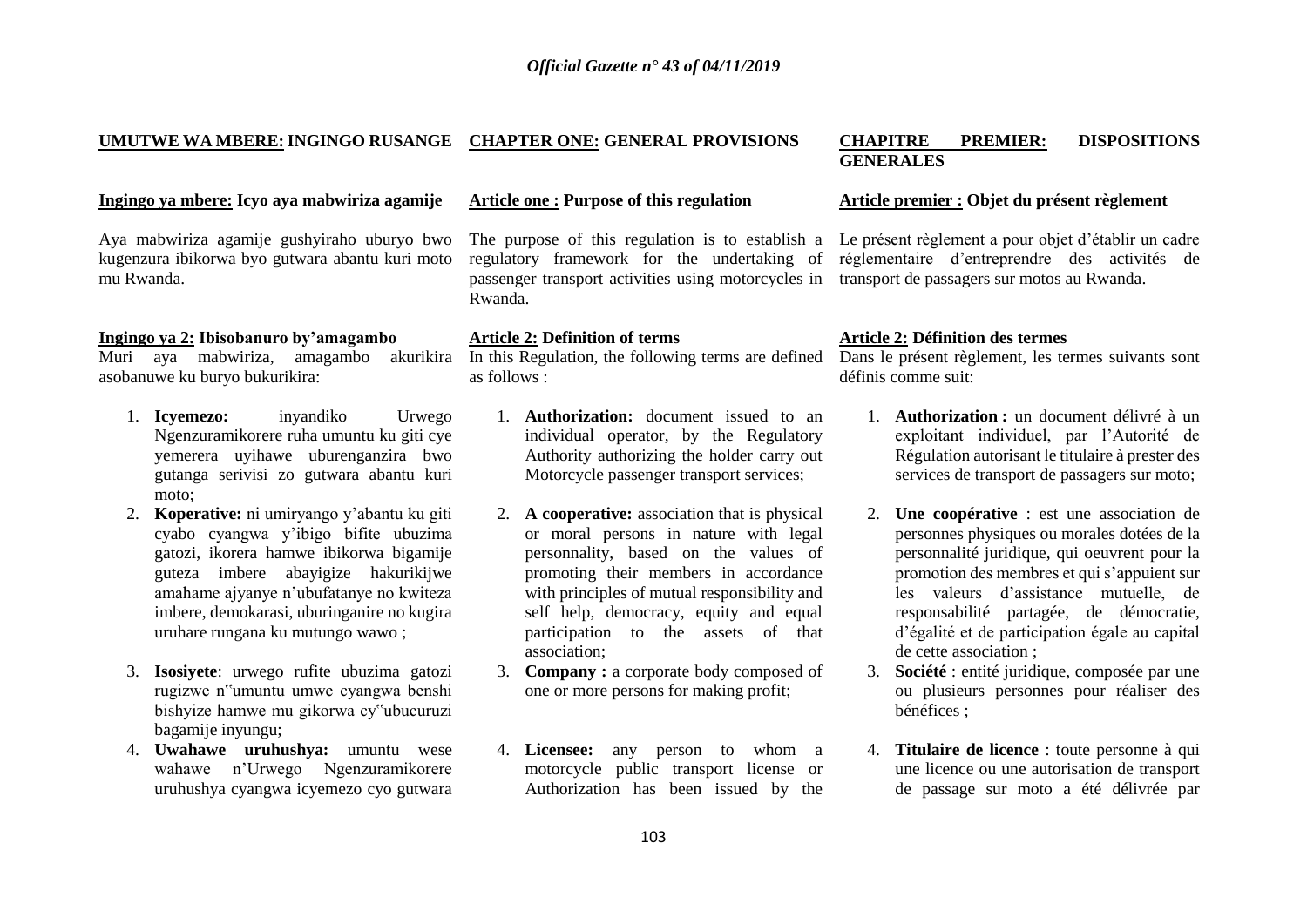abantu kuri moto kugira ngo atange servisi zo gutwara abantu kuri moto mu Rwanda;

- 5. **Uruhushya**: inyandiko Urwego Ngenzuramikorere ruha umuntu ku giti cye, isosiyete cyangwa koperative itanga uburenganzira bwo gutanga serivisi zo gutwara abantu kuri moto;
- 6. **Moto:** ikinyabiziga cy'ibiziga bibiri gifite moteri hatabariwemo velomoteri, udupikipiki, ibinyamitende itatu, ibinyamitende ine bifite moteri, kidakoreshwa n'umuntu ku giti cye ariko kigira uruhare rw'ibanze muri serivisi yishyurwa mu gutwara abantu;
- 7. **Umugenzi**: umuntu uwo ariwe wese ariko utari umuyobozi w'ikinyabiziga ukoresha moto ari buyishyure;
- 8. **Umuntu**: ikigo cyemerewe n'amategeko gukora amasezerano,
- 9. **Urwego Ngenzuramikorere**: Urwego rw'Igihugu rushinzwe kugenzura Imikorere y'Inzego zimwe z'Imirimo ifitiye Igihugu akamaro;
- 10. **Agace**: ahantu cyangwa umurambararo w'ubutaka ufite imiterere cyangwa imikoreshereze yihariye yagenewe gukoreramo;
- 11. **Ucuruza ku giti cye:** umuntu uwo ariwe wese uba muri koperative y'ubwikorezi bwifashisha moto ukora cyangwa wifuza gutanga serivisi zo gutwara abantu kuri moto nk'umuntu ku giti cye;
- 12. **Umuyobozi w'ikinyabiziga:** umuntu wese

Regulatory Authority to provide motorcycle public transport services in Rwanda;

- 5. **License**: document issued to an individual operator, company or cooperative by the Regulatory Authority authorizing the licensee to carry out Motorcycle public transport services;
- 6. **Motorcycle**: any two wheeled vehicle provided with a propelling engine excluding mopeds, scooters, motortricycles, motor quadricycles which is not for personal use but is primarily engaged in the remunerated passenger trasport service;
- 7. **Passenger**: a traveller other than the driver using a motorcycle on remuneration ;
- 8. **Person**: an organization which is legally permitted to conclude a contract,
- 9. **Regulatory Authority**" : Rwanda Utilities Regulatory Authority;
- 10. **Zone**: an area or stretch of land having a particular characteristic or use for motorcycle;
- 11. **Individual operator:** Any person belonging to a motorcycle public transport cooperative carrying out or intending to carry out motorcycle public transport services as an individual;
- 12. **Driver:** Any person riding a motorcycle for

l'Autorité de Régulation pour prester des services de transport des passagers sur moto au Rwanda ;

- 5. **Licence**: un document délivré à un individu, à une société ou à une coopérative par l'Autorité de Régulation autorisant le titulaire à prester des services de transport des passagers sur moto;
- 6. **Moto**: tout véhicule à deux roues muni d'un moteur de propulsion, à l'exclusion des cyclomoteurs, scooters, tricycles à moteur, quadricycles à moteur qui n'est pas destiné à un usage personnel mais qui est principalement utilisé pour le service rémunéré de transport de passagers;
- 7. **Passager**: un voyageur autre que le conducteur qui utilise une moto moyennant rémunération;
- 8. **Personne**: une organisation légalement autorisée à conclure un contrat,
- 9. **Autorité de Régulation**: Autorité Rwandaise de Régulation de Certains Services d'Utilité Publique;
- 10. **Zone** : une zone ou une étendue de terrain ayant une caractéristique ou une utilisation particulière pour une moto;
- 11. **Opérateur individuel**: toute personne appartenant à une coopérative de transport des passagers sur moto effectuant ou ayant l'intention d'effectuer des services de transport des passagers sur moto en tant qu'individu;
- 12. **Conducteur**: Toute personne roulant sur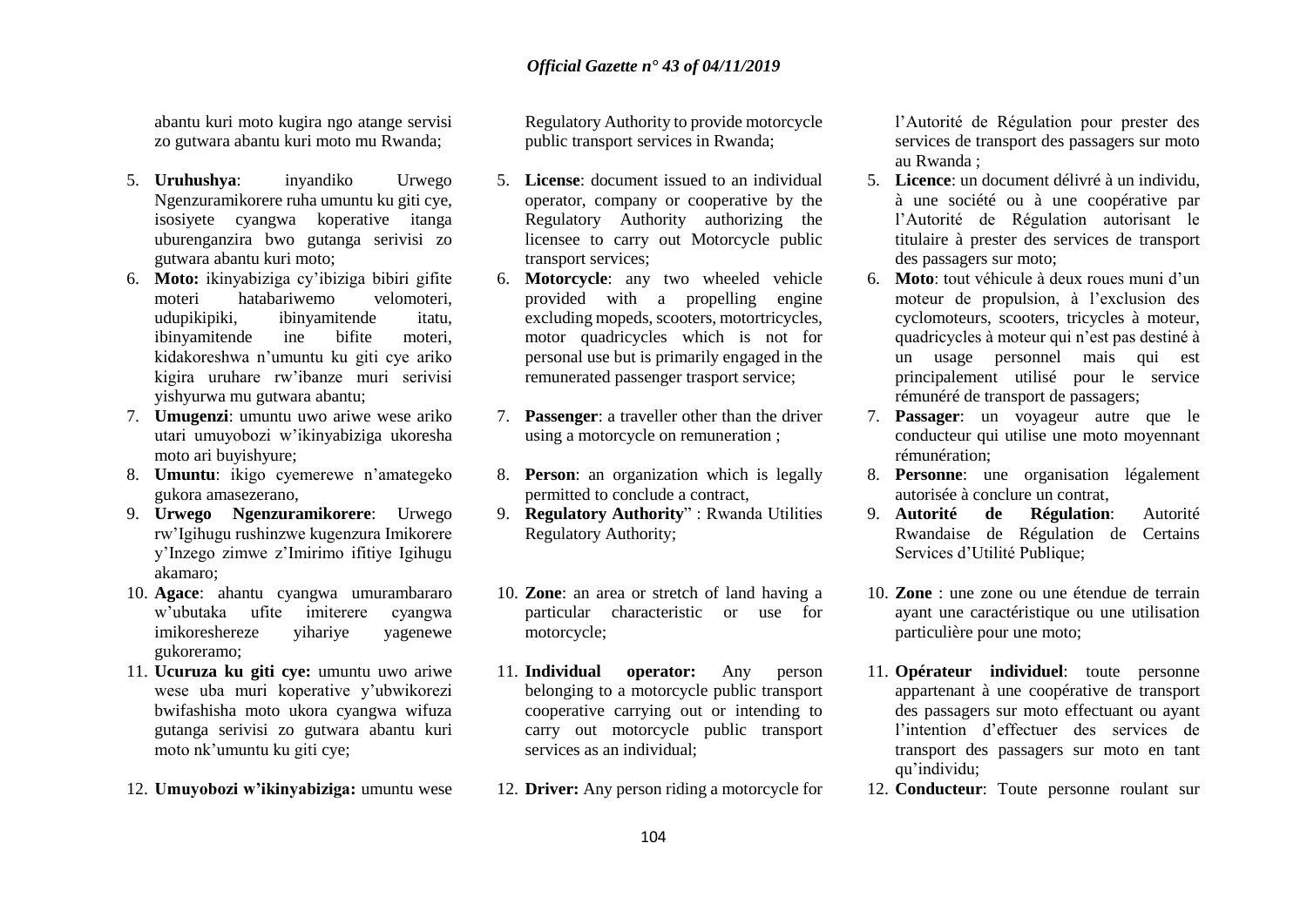utwara moto agamije gutanga serivisi zo gutwara abantu kuri moto.

Intego y'aya mabwiriza ni uguteza imbere imikorere iboneye, inoze, irambye kandi ikozwe kuri gahunda ya moto zikoreshwa mu rwego rwa serivisi zo gutwara abantu kuri moto mu Rwanda.

**Ingingo ya 4: Abarebwa n'aya mabwiriza Article 4: Scope of application Article 4: Champ d'application**

Aya mabwiriza agomba gukurikizwa n'umuntu wese ucuruza ku giti cye, isosiyete cyangwa koperative bakora cyangwa bifuza gukora imirimo yo gutwara abantu mu muhanda hakoreshejwe moto mu Rwanda.

The objective of this regulation is to achieve an efficient, effective, sustainable and orderly development and operations of motorcycles used in the sector of public transport services in Rwanda.

**services**

This Regulation shall apply to any individual operator, Company or Cooperative carrying out or intending to carry out the operations of passenger road transport using motorcycles in Rwanda.

passenger transport services. moto pour effectuer des services de transport des passagers.

#### **Ingingo ya 3: Intego z'aya mabwiriza Article 3: Objectives of this regulation Article 3: Objectifs du présent règlement**

L'objectif du présent règlement est de réaliser un développement et une exploitation efficace, efficiente, durable et ordonnée des motos utilisées dans le secteur des services de transport en commun au Rwanda.

**TRANSPORT LICENCES POUR LES SERVICES DE** 

Le présent règlement s'applique à tout individu, société ou coopérative exploitant ou ayant l'intention d'effectuer des opérations de transport routier des passagers à l'aide des motos au Rwanda.

**UMUTWE WA II: IBIKURIKIZWA MU GUTANGA IMPUSHYA ZIGENEWE MOTORCYCLE PUBLIC TRANSPORT SERIVISI ZO GUTWARA ABANTU KURI SERVICES MOTO CHAPTER II: LICENSING REGIME FOR CHAPITRE II: REGIME D'OCTROI DES**

**Ingingo ya 5: Gutanga impushya za serivisi zo gutwara abantu kuri moto**

Nta muntu wemerewe gutwara moto muri serivisi zo gutwara abantu atabifitiye uruhushya rutangwa n'Urwego Ngenzuramikorere hakurikijwe aya mabwiriza.

**Article 5: Licensing motorcycle public transport** 

#### **Article 5: Octroi des licences des services de transport des passagers sur moto**

**TRANSPORT DES PASSAGERS SUR MOTO** 

transport service unless he or she holds an operation's license issued by the Regulatory Authority in accordance with this regulation.

No person shall operate motorcycle for public Nul ne peut conduire une moto pour le transport en commun sans être titulaire d'une licence d'exploitation délivrée par l'Autorité de Régulation conformément au présent règlement.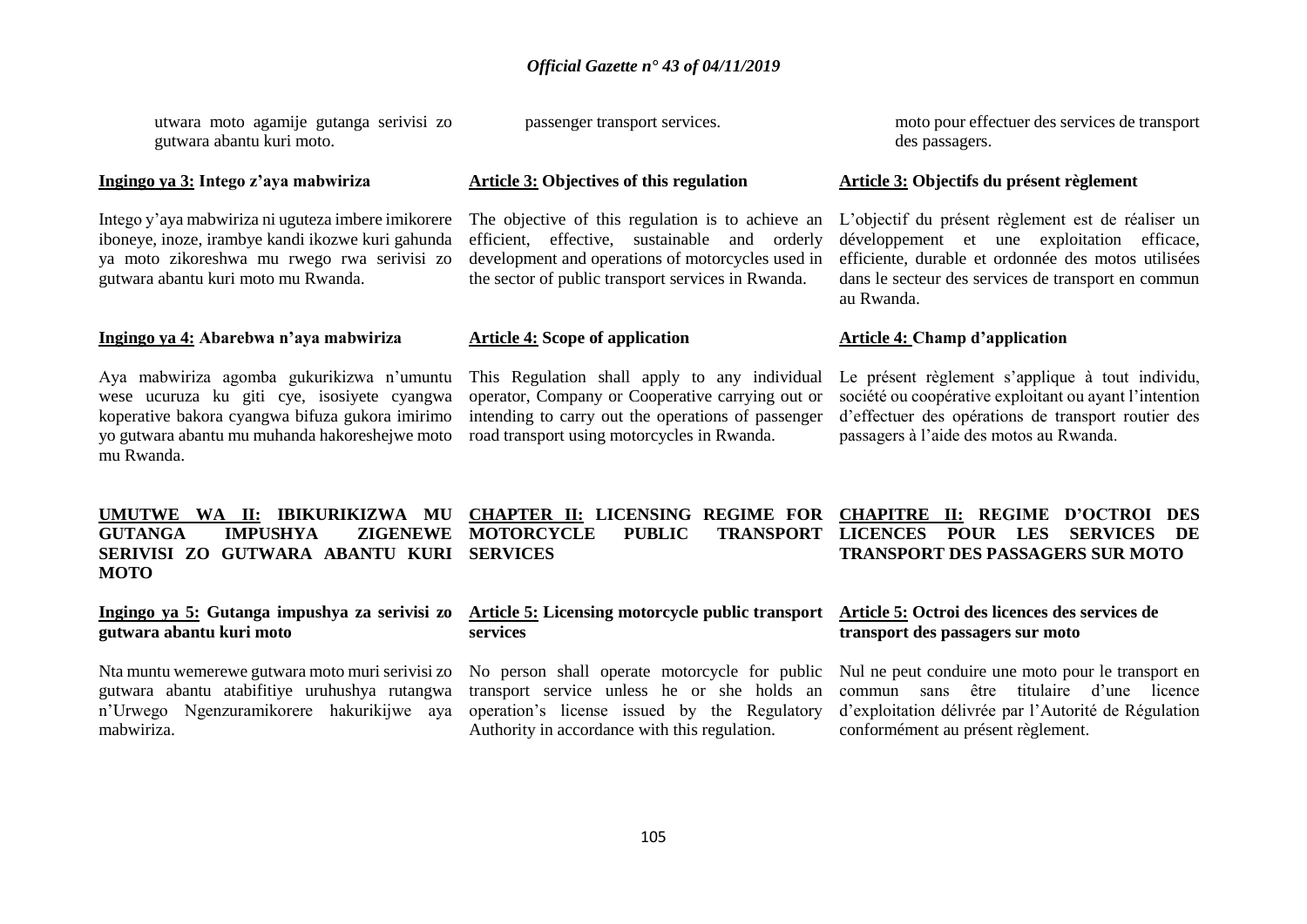| Ingingo ya 6: Ibyiciro by'ibyemezo                                                                                                                                                                                                                                         | <b>Article 6: Categories of authorizations</b>                                                                                                                                                                                     | <b>Article 6: Catégories d'autorisations</b>                                                                                                                                                                       |
|----------------------------------------------------------------------------------------------------------------------------------------------------------------------------------------------------------------------------------------------------------------------------|------------------------------------------------------------------------------------------------------------------------------------------------------------------------------------------------------------------------------------|--------------------------------------------------------------------------------------------------------------------------------------------------------------------------------------------------------------------|
| Hakurikijwe<br>mabwiriza,<br>Urwego<br>aya<br>Ngenzuramikorere rutanga ibyemezo mu byiciro issues two categories of Authorizations:<br>bibiri bikurikira:                                                                                                                  | Under this regulation, the Regulatory Authority                                                                                                                                                                                    | En vertu du présent règlement, l'Autorité de<br>Régulation octroie deux catégories d'Autorisations:                                                                                                                |
| Icyemezo gihabwa moto ya Koperative a.<br>a.<br>cyangwa sosiyeti;                                                                                                                                                                                                          | Company or cooperative<br>motorcycle<br>Authorization;                                                                                                                                                                             | Autorisation<br>d'une<br>pour<br>a.<br>moto<br>Coopérative ou d'une société;                                                                                                                                       |
| Icyemezo gihabwa umuntu wikorera ku b.<br>b.<br>giti cye.                                                                                                                                                                                                                  | Individual authorization.                                                                                                                                                                                                          | b.<br>Autorisation individuelle.                                                                                                                                                                                   |
| <b>ICYICIRO CYA MBERE: URUHUSHYA RWO</b><br><b>GUTWARA ABANTU KURI MOTO</b>                                                                                                                                                                                                | SECTION ONE: MOTORCYCLE PUBLIC<br><b>TRANSPORT LICENSE</b>                                                                                                                                                                         | <b>SECTION</b><br><b>PREMIERE:</b><br><b>LICENCE</b><br>DE<br>TRANSPORT DES PASSAGERS SUR MOTO                                                                                                                     |
| Ingingo ya 7: Ibigenderwaho mu gutanga<br>uruhushya                                                                                                                                                                                                                        | Article 7: Criteria for license issuance                                                                                                                                                                                           | Article 7: Critères d'octroi de la licence                                                                                                                                                                         |
| Urwego Ngenzuramikorere rutanga uruhushya ku<br>warusabye:                                                                                                                                                                                                                 | The Regulatory Authority shall issue a license to<br>an applicant who:                                                                                                                                                             | L'Autorité de Régulation octroie une licence à un<br>demandeur qui:                                                                                                                                                |
| a. wujuje ibisabwa ku rwego rwa tekiniki,<br>rw'imikorere,<br>rw'umutekano<br>n'ibindi<br>bisabwa hakurikijwe amategeko n'andi<br>mabwiriza y'ubuziranenge bikurikizwa;                                                                                                    | a. fulfils all technical, operational, safety and<br>other conditions in accordance with<br>applicable laws, regulations, and standards;                                                                                           | a. remplit toutes les conditions techniques,<br>opérationnelles, sécuritaires<br>et autres<br>conformément aux lois, règlements et<br>normes en vigueur;                                                           |
| b. wagaragaje ko afite ubushobozi mu rwego<br>rw'imari kandi witeguye gukora ibikorwa<br>byose bifitanye isano n'urwo ruhushya asaba<br>no gutanga serivisi zifite umutekano kandi<br>zizewe hakurikijwe amategeko, amabwiriza<br>n'ibindi bipimo ngenderwaho bikurikizwa; | has demonstrated the financial capacity and<br>b.<br>readiness to perform all related activities<br>applied for and to provide safe and reliable<br>services in accordance with all applicable<br>laws, regulations and standards; | b. a démontré sa capacité financière et sa<br>volonté d'exécuter toutes les activités<br>connexes et à fournir des services sûrs et<br>fiables conformément à toutes les lois,<br>règlements et normes en vigueur; |
| c. utarambuwe uruhushya rwo gutwara abantu<br>cyangwa utaragaragaweho kunyuranya mu                                                                                                                                                                                        | has not had a transport license revoked or<br>$C_{\star}$<br>been found liable for significant license                                                                                                                             | c. sa licence de transport n'a pas fait l'objet de<br>révocation ou n'a pas été jugé coupable de                                                                                                                   |

violations graves des obligations de la

licence au Rwanda.

violations in Rwanda.

buryo bukabije n'amabwiriza agenga

uruhushya mu Rwanda.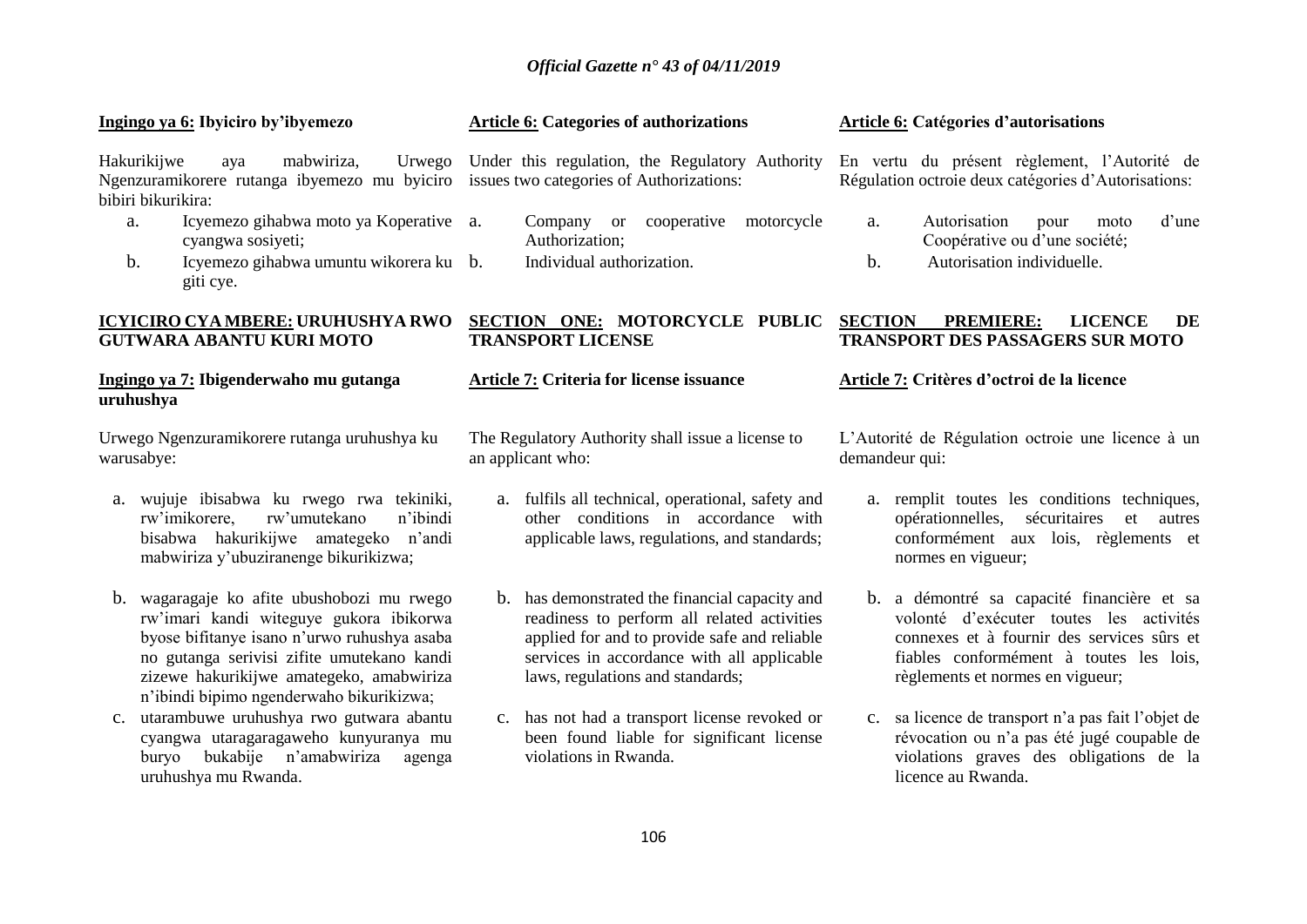Urwego Ngenzuramikorere rushobora kugena ibindi by'ingenzi bisabwa bya ngombwa mu rwego rwo kurinda bihagije umutekano n'inyungu rusange z'abantu.

#### **Ingingo ya 8: Ibisabwa kugirango hatangwe icyemezo cyo gutwara abantu kuri moto**

Isosiyete cyangwa koperative yifuza gukora igikorwa cyo gutanga serivisi zo gutwara abantu kuri moto igomba kuba yujuje ibi bikurikira:

- 1. Kwandikisha sosiyete mu gitabo cy'ubucuruzi cyangwa ubuzima gatozi bwa koperative;
- 2. ubwishingizi bw'ubucuruzi bigifite agaciro ku binyabiziga byose bya moto;
- 3. ibitabo by'umwirondoro wa moto zanditswe kuri sosiyete cyangwa koperative;
- 4. Kugira umubare fatizo wa ngombwa w'ibinyabiziga wa moto nk'uko bigaragara mu mugereka wa mbere w'aya mabwiriza;
- 5. Kwishyura amafaranga y'ubusabe bw'uruhushya nk'uko agaragara mu mugereka wa II;
- 6. Gukoresha mubazi y'Ikiguzi y'ikoranabuhanga yahujwe n'umuyoboro ishyirwa kuri moto ifite akamashini ka mubazi kuri moto itwara abantu ifite ibisabwa ku bikoresho yifashisha, imiterere ya porogaramu n'akamashini kayihuza n'umucuruzi wabiherewe uruhushya n'Urwego Ngenzuramikorere;

substantive criteria needed to fully protect the safety and the general public interests.

# **transport license issuance**

Any company or cooperative that needs to perform activity of motorcycle public transport services must fulfil following requirements:

- 1. company registration or having a legal personality for cooperative;
- 2. valid commercial insurances for all motorcycles;
- 3. Motorcycle log books registered on company, cooperative;
- 4. Having a minimum number of motorcycles as determined in appendix one of this regulation;
- 5. payment of application fee as indicated in appendix II;
- 6. Use of motorcycle Intelligent Connected Fare Meter of a Moto Taxi Metering Platform with Hardware Requirements, Software Features and Backend Platform of an operator licensed by the Regulatory Authority;

The Regulatory Authority may determine any other L'Autorité de Régulation peut déterminer tout autre critère essentiel nécessaire pour protéger pleinement la sécurité et l'intérêt public.

#### **Article 8: Requirements for motorcycle public Article 8: Conditions relatives à l'octroi des licences de transport des passagers sur moto**

Toute société ou coopérative qui souhaite effectuer des activités de transport des passagers sur moto doit remplir les conditions suivantes:

- 1. enregistrement de commerce d'une société ou d'un certificat pour une coopérative;
- 2. assurance commerciale valides pour toutes les motos;
- 3. Copies des certificats d'immatriculation de motos enregistrées au nom de la société, coopérative;
- 4. Avoir un nombre minimum de motos tel que déterminé à l'annexe premier du présent règlement;
- 5. paiement des frais de demande tel que stipulé à l'annexe II ;
- 6. Utilisation d'un Compteur Intelligent de Tarif Connecté pour moto d'une Plateforme de comptage pour moto taxi munie d'une configuration matérielle, de fonctionnalités logicielles et de la plateforme principale d'un opérateur autorisé par l'Autorité de Régulation;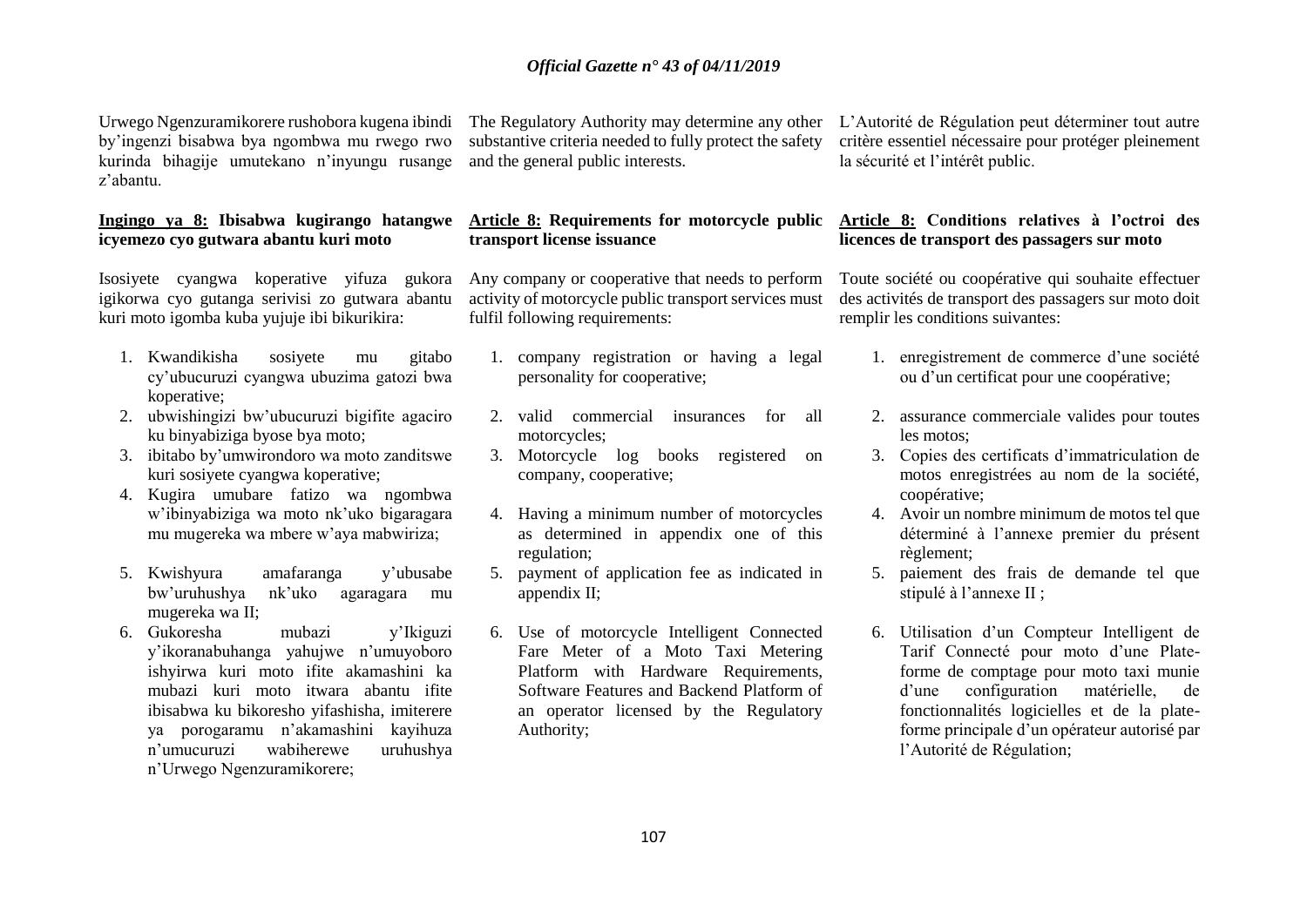Nyuma yo kwemererwa n'Urwego Ngenzuramikorere, usaba yishyura amafaranga atangwa ku cyemezo agaragara ku mugereka wa II w'aya mabwiriza kuri buri kinyabiziga cya moto.

**Ingingo ya 9: Agaciro k'uruhushya ruhabwa koperative cyangwa icyemezo gihabwa umuntu ku giti cye** 

Uruhushya ruhabwa Koperative rwo gutwara abantu kuri moto kimwe n'icyemezo gihabwa umuntu ku giti cye bigira agaciro k'umwaka umwe (1) ushobora kongerwa.

umuntu ku giti cye bikorwa bitarenze iminsi cumi n'itanu (15) y'akazi mbere y'uko agaciro kacyo karangira.

# **k'uruhushya**

Dosiye isaba kongera agaciro k'uruhushya igomba kuba yujuje ibi bikurikira:

- 1. ubwishingizi bw'ubucuruzi bigifite agaciro ku binyabiziga byose bya moto;
- 2. Gukoresha Mubazi y'Ikiguzi y'ikoranabuhanga yahujwe n'umuyoboro ishyirwa kuri moto ifite akamashini ka mubazi kuri moto itwara abantu ifite ibisabwa ku bikoresho yifashisha, imiterere ya porogaramu n'akamashini kayihuza n'umucuruzi;

applicant shall pay the authorization fee as indicated in appendix II of this Regulation for each motorcycle.

### **Article 9: License or Authorization validity and renewal**

A Motorcycle license and individual authorisation shall have a validity of one (1) year renewable.

Gusaba kongererwa agaciro k'icyemezo gihabwa For individual authorization, application for renew shall be done within fifteen (15) working days before the expiry date.

# **Ingingo ya 10: Ibisabwa mu kongera agaciro**

following conditions:

- 1. Commercial insurance certificates for all motorcycles;
- 2. Use of motorcycle Intelligent Connected Fare Meter of a Moto Taxi Metering Platform with Hardware Requirements, Software Features and Backend Platform;

After the approval by the Regulatory Authority, the Après l'approbation par l'Autorité de Régulation, le demandeur doit payer les frais de demande d'autorisation indiqués à l'annexe II du présent règlement pour chaque moto.

### **Article 9: Validité et renouvellement de la licence ou de l'autorisation**

Le titulaire de moto ou une autorisation individuelle a une validité d'un (1) an renouvelable.

L'autorisation individuelle doit être renouvelée dans quinze (15) jours ouvrables avant la date de son expiration.

#### **Article 10: Conditions for License renewal Article 10: Conditions de renouvellement de la licence**

The application for license renewal shall fulfil the La demande de renouvellement de licence doit remplir les conditions suivantes:

- 1. assurance commerciale valides pour toutes les motos;
- 2. Utilisation d'un Compteur Intelligent de Tarif Connecté pour moto d'une Plate-forme de comptage pour moto taxi munie d'une configuration matérielle, de fonctionnalités logicielles et de la plate-forme principale;
- 3. Kwishyura amafaranga asabwa ku ruhushya 3. Payment for License fee and regulatory fees;
- 3. paiement des frais de licence et des frais de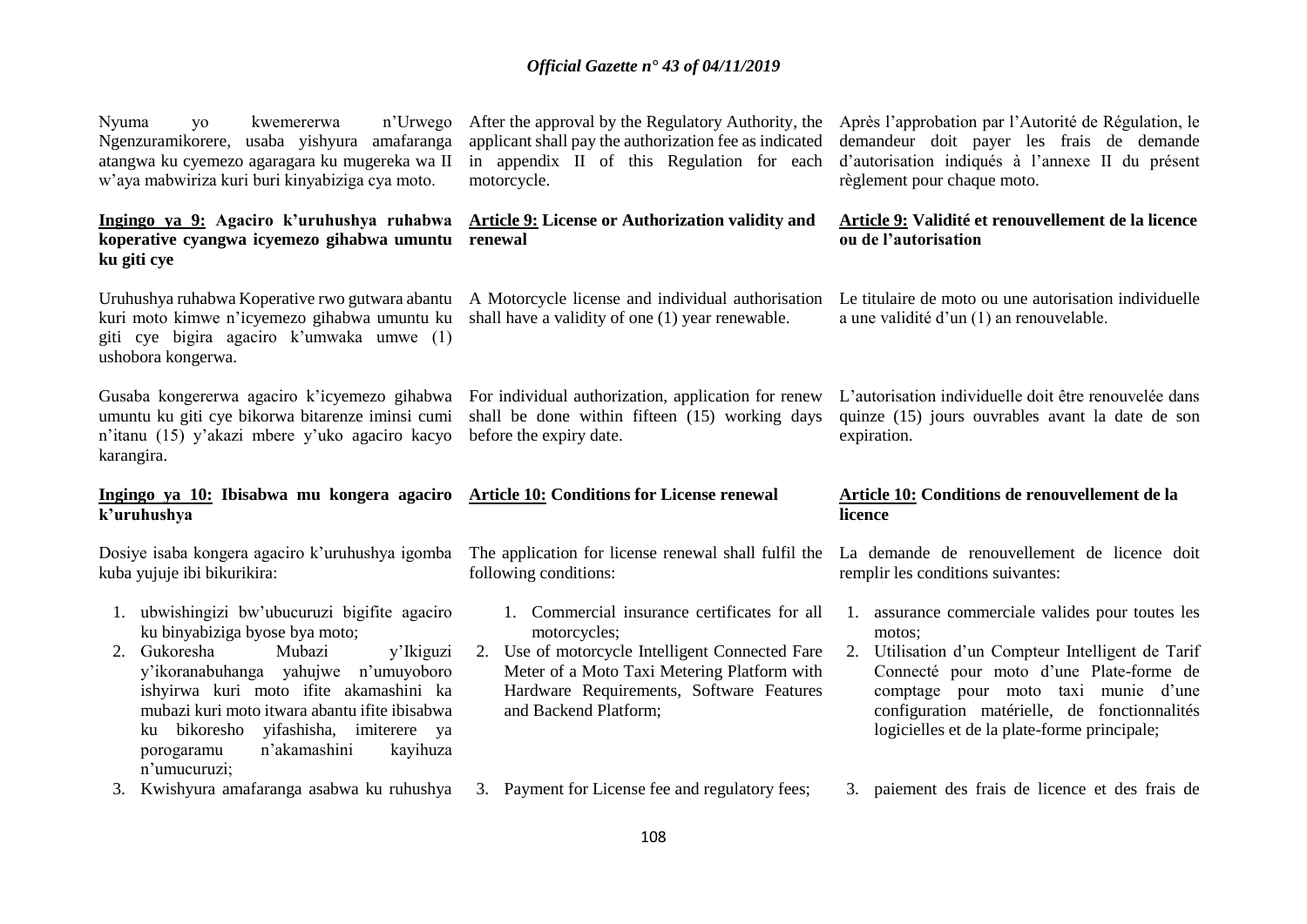n'amafaranga y' umusanzu wa buri mwaka;

4. Kugira umubare fatizo w'ibinyabiziga bya moto bye bwite nk'uko bigenwa ku mugereka wa mbere w'aya mabwiriza.

Kongera agaciro k'impushya byishyurirwa amafaranga y'ubusabe n'amafaranga y'uruhushya ruhabwa ishyirahamwe nk'uko agaragara mu mugereka wa II w'aya mabwiriza.

Usaba uruhushya aruhabwa ari uko yishyuye amafaranga asabwa nk'uko agaragara mu mugereka wa II w'aya mabwiriza.

Uruhushya rwongererwa agaciro iyo ibisabwa byose byujujwe kandi Urwego Ngenzuramikorere rutanga urwo ruhushya mu minsi itanu (5) y'akazi mbere y'itariki y'irangira ry'uruhushya rusanzwe.

#### **Ingingo ya 11: Guhererekanya uruhushya Article 11: License transfer Article 11: Transfert de licence**

Guhererekanya impushya ku buryo buziguye cyangwa butaziguye bukubiyemo igurishwa, iyegurira, itangwa, ikodeshwa cyangwa irindi hererekanya iryo ari ryo ryose ry'umutungo cyangwa ibikorwa, byasabiwe uruhushya n'umuntu ukora ku giti cye, koperative cyangwa amasosiyete, bigomba kubanza kwemerwa mu nyandiko n'Urwego Ngenzuramikorere.

Uko kwemerwa gutangwa nyuma yo gusuzuma ubusabe no kumenya niba usabirwa kwegurirwa uruhushya yujuje ibisabwa byose kugira ngo Arwegurirwe.

4. Having a minimum number of owned motorcycles as determined in appendix one of this Regulation.

All license renewals are subject to payment of application and license fees as indicated in appendix II of this regulation.

Applicant shall have authorization upon payment of the required fees as indicated in annex II of this Regulation.

The license is renewed if all requirements are fulfilled and the Regulatory Authority must issue that license in five (5) working days prior to the expiry date of the current license.

Transfers of licenses or authorization, including the direct or indirect sale, assignment, conveyance, lease or other transfer of assets or activities subject to a license to a different individual operator, cooperative or companies shall be subject to a prior written approval of the Regulatory Authority.

Such approval shall be granted after consideration of the matter and if the proposed transferee meets all the conditions for transfer of the relevant license or authorization.

régulation ;

4. Disposer d'un nombre minimum de motos lui appartenant tel que déterminé à l'annexe premier du présent règlement.

Tous les renouvellements de licence sont soumis au paiement des frais de demande et des frais d'autorisation tel qu'indiqué dans l'Annexe II du présent règlement.

Le demandeur doit avoir l'autorisation, après paiement des frais exigés dans l'annexe II du présent règlement.

La licence est renouvelée lorsque toutes les conditions sont remplies et l'Autorité de Régulation doit octroyer cette licence dans les cinq (5) jours ouvrables qui précèdent la date d'expiration de la licence en cours.

Les transferts de licences ou d'autorisations, y compris la vente directe ou indirecte, la cession, la transmission, la location ou tout autre transfert d'actifs ou d'activités soumis à une licence à un opérateur individuel différent, une coopérative ou des sociétés doivent être préalablement approuvés par écrit par l'Autorité de Régulation.

Cette approbation doit être accordée après examen du dossier et si le cessionnaire proposé remplit toutes les conditions de transfer de la licence ou de l'autorisation correspondante.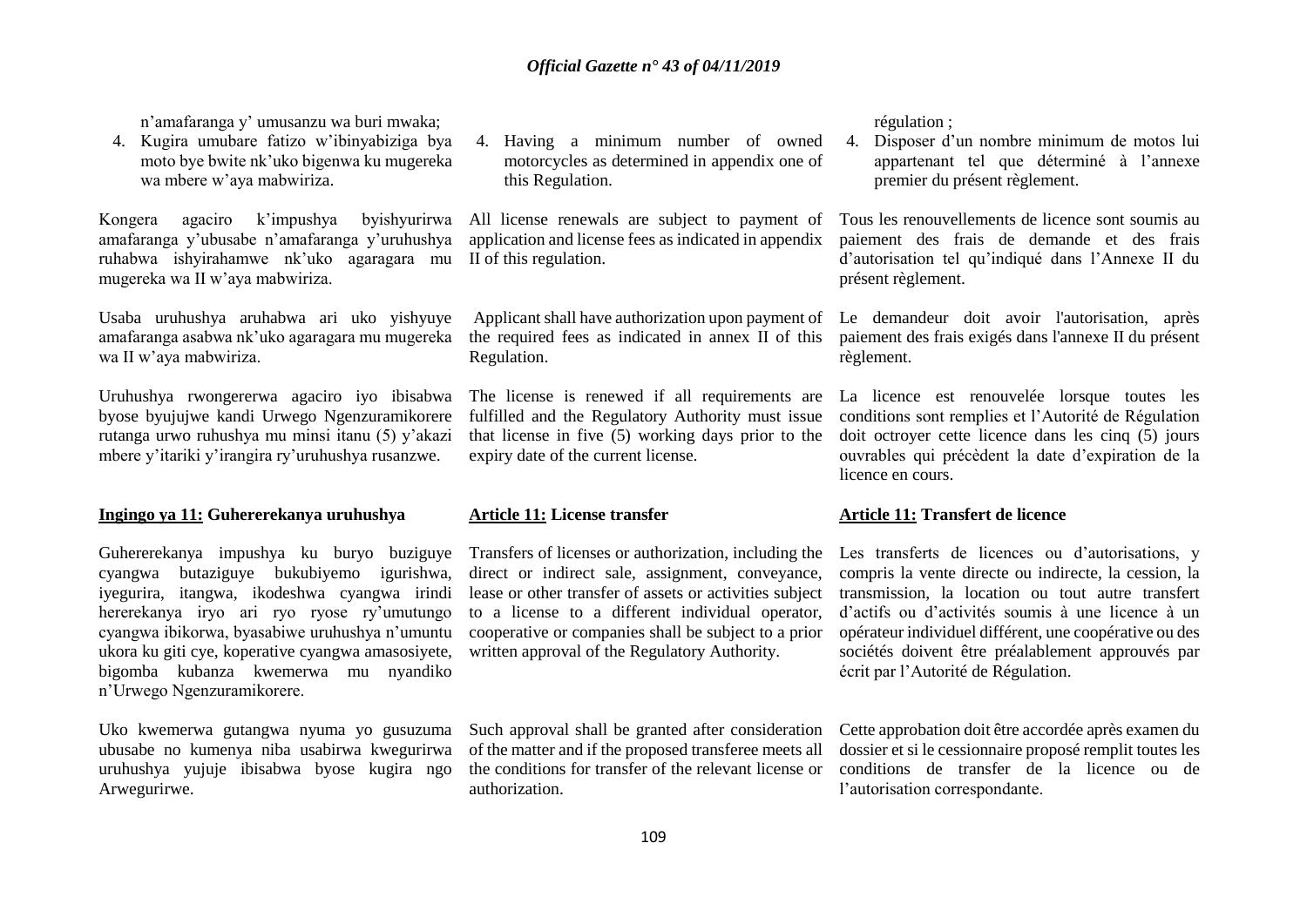| Kudakurikiza<br>ibisabwa,<br>bituma<br>rushobora guhagarikwa cyangwa rukamburwa to license suspension or revocation.                                                                                                                                               | uruhushya Failure to comply with such requirements shall lead                                                                                                                                                                        | Le non-respect de ces conditions entraîne la<br>suspension ou la révocation de la licence.                                                                                                                                                              |
|--------------------------------------------------------------------------------------------------------------------------------------------------------------------------------------------------------------------------------------------------------------------|--------------------------------------------------------------------------------------------------------------------------------------------------------------------------------------------------------------------------------------|---------------------------------------------------------------------------------------------------------------------------------------------------------------------------------------------------------------------------------------------------------|
| uwaruhawe.                                                                                                                                                                                                                                                         |                                                                                                                                                                                                                                      |                                                                                                                                                                                                                                                         |
| Iyo ikinyabiziga cya moto kigurishijwe nyiracyo<br>agahinduka, ukiguze nawe agomba kwiyandikisha<br>kandi agakurikiza inzira zose zikurikizwa n'abasaba<br>bushya.                                                                                                 | A motorcycle once sold and ceded to another owner,<br>she/he must register as a new operator and pass<br>through the whole process for new applicants.                                                                               | Une fois la moto vendue et cédée à un autre<br>propriétaire, ce dernier doit se faire inscrire comme<br>tout nouvel exploitant et passer par tout au long du<br>processus d'une nouvelle demande.                                                       |
| Ingingo ya 12: Uburyo<br>bukurikizwa mu<br>guhererekanya uruhushya                                                                                                                                                                                                 | <b>Article 12: Procedures for license transfer</b>                                                                                                                                                                                   | Article 12: Procédures de transfert de licence                                                                                                                                                                                                          |
| Uburyo bwo guhererekanya uruhushya butangizwa<br>na nyirarwo kandi uwaruhawe ntashobora<br>kurwegurira undi muntu bitabanje kwemerwa mu<br>nyandiko n' Urwego Ngenzuramikorere.                                                                                    | A license transfer is initiated by the owner and no<br>licensee shall transfer his or her license to another<br>person until the Regulatory Authority issues a<br>written approval.                                                  | Une procédure de transfert de licence est initiée par<br>le propriétaire et aucun titulaire de licence ne peut<br>transférer sa licence à une autre personne avant que<br>l'Autorité de Régulation n'ait délivré une<br>approbation écrite.             |
| uruhushya<br>n'ibirukubiyemo<br>Igihe<br>rumara<br>ntibihinduka.                                                                                                                                                                                                   | The duration and terms of the license shall remain<br>the same.                                                                                                                                                                      | La durée et les conditions de la licence restent les<br>mêmes.                                                                                                                                                                                          |
| <b>UMUNTU KU GITI CYE</b>                                                                                                                                                                                                                                          | ICYICIRO CYA 2: URUHUSHYA RUHABWA SECTION 2: MOTORCYCLE INDIVIDUAL SECTION<br><b>AUTHORIZATION</b>                                                                                                                                   | <b>AUTORISATION</b><br>2:<br><b>INDIVIDUELLE POUR LE TRANSPORT DES</b><br><b>PASSAGERS SUR MOTO</b>                                                                                                                                                     |
| Ingingo ya 13: Ibigenderwaho mu gutanga<br>icyemezo                                                                                                                                                                                                                | <b>Article 13: Criteria for individual authorization</b><br>issuance                                                                                                                                                                 | Article 13: Critères d'octroi d'une autorisation<br>individuelle                                                                                                                                                                                        |
| Urwego Ngenzuramikorere ruha icyemezo umuntu<br>ukora ku giti cye ugisabye iyo:<br>a. yujuje ibisabwa byose mu rwego rwa<br>rw'imikorere, rw'umutekano<br>tekiniki,<br>n'ibindi bisabwa hakurikijwe amategeko<br>akurikizwa, amabwiriza y'ubuziranenenge<br>ariho; | The Regulatory Authority shall issue an individual<br>authorization to an applicant who:<br>a. fulfils all technical, operational, safety and<br>other conditions in accordance with<br>applicable laws, regulations, and standards; | L'Autorité de Régulation octroie une autorisation<br>individuelle à un demandeur qui:<br>a. remplit toutes les conditions techniques,<br>sécuritaires<br>opérationnelles,<br>et<br>autres<br>conformément aux lois, règlements et<br>normes en vigueur; |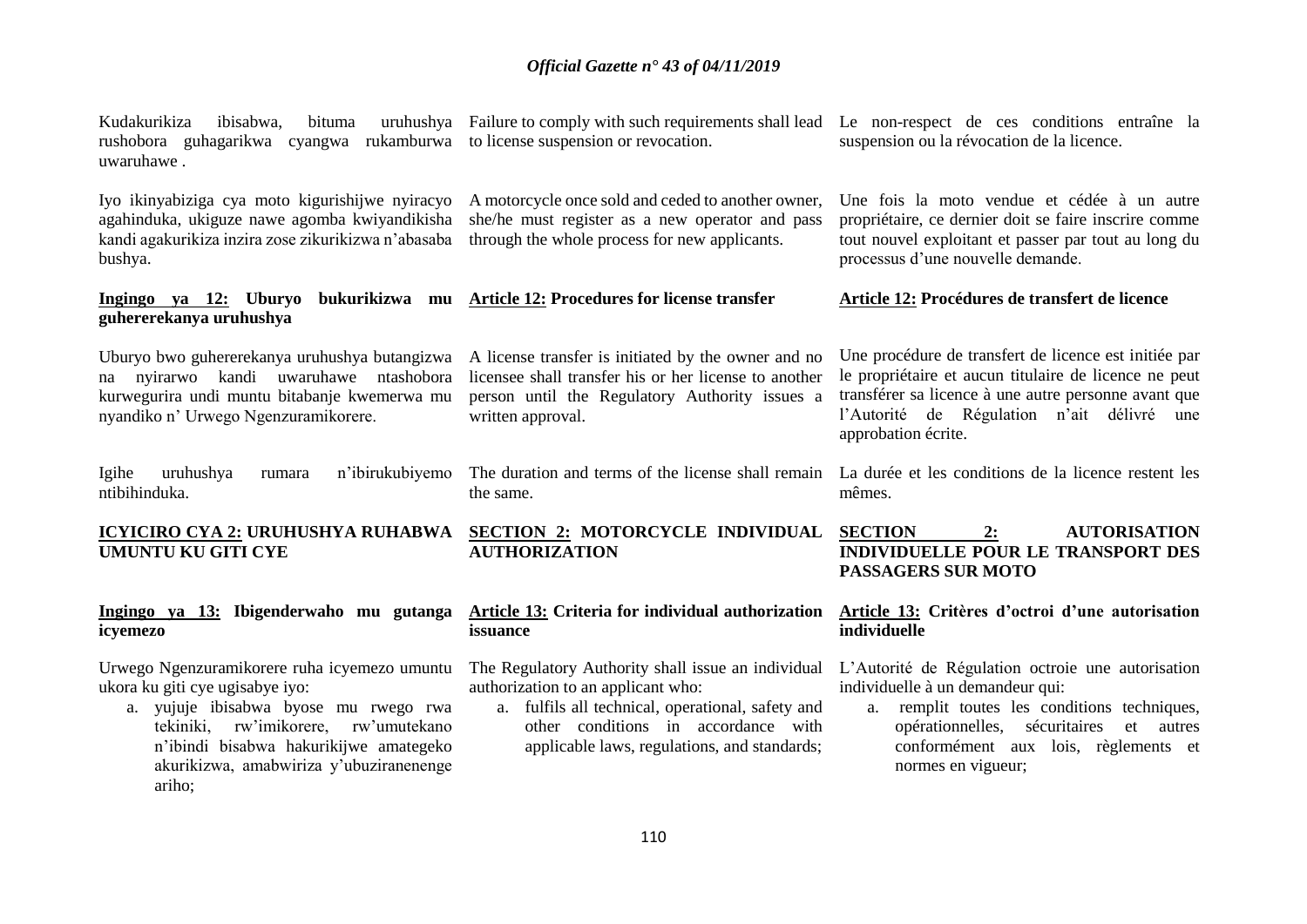- b. kuba ari umunyamuryango wa koperative y'abamotari;
- c. atambuwe icyemezo cyo gutwara cyangwa utaragaragayeho kunyuranya n'amabwiriza agenga icyo cyemezo mu Rwanda;
- d. Urwego Ngenzuramikorere rushobora kugena ibindi by'ingenzi bisabwa bya ngombwa mu rwego rwo kurinda bihagije umutekano n'inyungu rusange z'abantu.

### **Ingingo ya 14: Ibisabwa mu gutanga uruhushya ruhabwa umuntu ku giti cye**

Umuntu uwo ariwe wese wifuza gusaba icyemezo cyo gukora ku giti cye akoresha ikinyabiziga cya moto agomba kuba yujuje ibi bikurikira:

- 1. Kugaragaza indangamuntu ya nyiri moto;
- 2. ubwishingizi bw'ubucuruzi gifite agaciro;
- 3. umwirondoro wa moto wanditswe mu mazina y'uyitunze ;
- 4. Kwishyura amafaranga atangwa mu gusaba icyemezo ateganywa mu mugereka wa II;
- 5. Kuba ari umunyamuryango wa koperative;
- 6. Gukoresha Mubazi y'Ikiguzi y'ikoranabuhanga yahujwe n'umuyoboro ishyirwa kuri moto ifite akamashini ka mubazi kuri moto itwara abantu ifite ibisabwa ku bikoresho yifashisha, imiterere ya porogaramu n'akamashini kayihuza n'umucuruzi;
- b. has demonstrated that he/she belongs to a registered motorcycle public transport service cooperative;
- c. has not had a transport authorization revoked or been found liable for authorization violations in Rwanda;
- d. The Regulatory Authority may determine any other substantive criteria needed to fully protect the safety and public interests.

#### **Article 14: Requirements for individual authorization issuance**

Any person who intends to apply for a motorcycle individual authorisation shall fulfil the following requirements:

- 1. Identity card of motorcycle owner;
- 2. commercial insurance certificate;
- 3. motorcycle log book registered in the names of current owner;
- 4. payment of application fee as per appendix II;
- 5. Motorcycle Cooperative membership;
- 6. Use of motorcycle Intelligent Connected Fare Meter of a Moto Taxi Metering Platform with Hardware Requirements, Software Features and Backend Platform;
- b. a démontré qu'il appartient à une coopérative enregistrée offrant des services de transport des passagers sur moto;
- c. Son autorisation de transport n'a pas fait l'objet d'une révocation ou n'a pas été jugée coupable de violations des obligations d'autorisation au Rwanda;
- d. L'Autorité de Régulation peut déterminer d'autres critères de fond nécessaires pour protéger pleinement la sécurité et les des intérêts publics.

### **Article 14: Conditions relatives à l'octroi d'une autorisation individuelle**

Toute personne qui souhaite demander une autorisation individuelle de transport des passagers sur moto doit remplir les conditions suivantes:

- 1. la carte d'identité du propriétaire de la moto;
- 2. assurance commerciale valide;
- 3. immatriculation de la moto enregistrée au nom du propriétaire actuel;
- 4. paiement des frais de demande prévus à l'annexe II ;
- 5. Etre un membre d'une coopérative des motards ;
- 6. Utilisation d'un Compteur Intelligent de Tarif Connecté pour moto d'une Plate-forme de comptage pour moto taxi munie d'une configuration matérielle, de fonctionnalités logicielles et de la plate-forme principale ;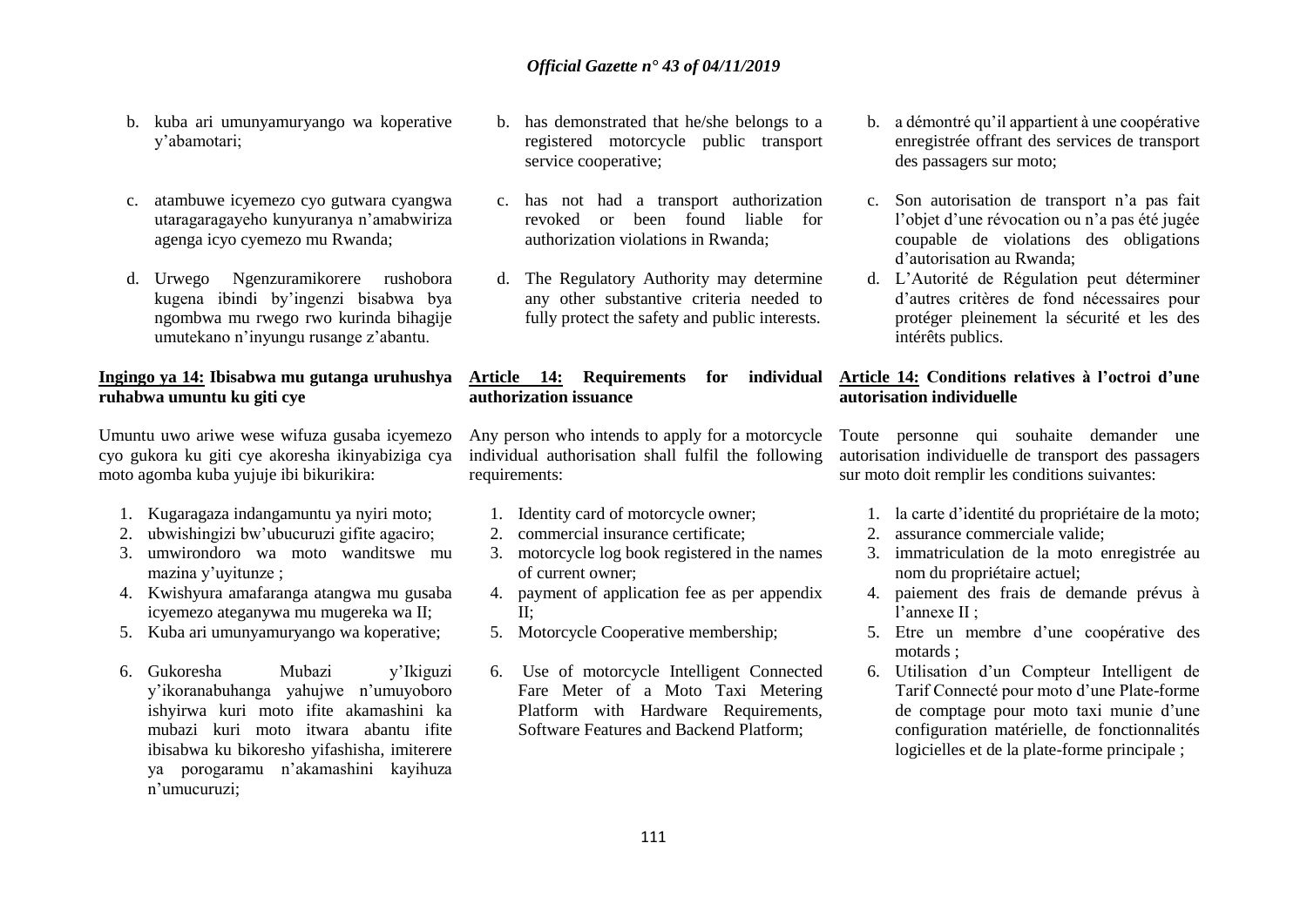icyemezo, cyo gutwara abantu kuri moto agomba kwishyura amafaranga asabwa nk'uko agaragara ku mugereka wa II w'aya mabwiriza.

#### **Ingingo ya 15: Kongera agaciro k'icyemezo n'igihe kimara gifite agaciro**

Gusaba kongera agaciro k'icyemezo cy'umuntu ukoresha moto ku giti cye biherekezwa n'inyandiko zikurikira:

- 1. ubwishingizi bw'ubucuruzi bufite agaciro bw'ikinyabiziga cya moto;
- 2. umwirondoro wa moto;
- 3. Kwishyura amafaranga asabwa mu kongeresha agaciro k'icyemezo nk'uko agaragara ku mugereka wa II;
- 4. Gukoresha Mubazi y'Ikiguzi ikoresha ikoranabuhanga yahujwe n'umuyoboro ishyirwa kuri moto ifite akamashini ka mubazi kuri moto itwara abantu ifite ibisabwa ku bikoresho yifashisha, imiterere ya porogaramu n'akamashini kayihuza n'umucuruzi;
- 5. Kwishyura umusanzu ngarukamwaka ku byacurujwe nk'uko biteganywa muri aya mabwiriza.

Icyemezo gihabwa umuntu ukora umurimo wo gutwara abantu kuri moto cyongererwa igihe ari uko ibisabwa byose byujujwe kandi ari uko usaba the authorization fee.

authorization, is subject to a payment of an authorization fee as indicated in appendix II of this regulation.

### Article 15: Renewal of an **authorization and their validity**

The application for Individual authorisation renewal shall be accompanied by the following documents:

- 1. commercial insurance certificates for a motorcycle;
- 2. motorcycle log book registered in the names of current owner;
- 3. payment of Authorization renewal fee as per Appendix II;
- 4. Use of motorcycle Intelligent Connected Fare Meter of a Moto Taxi Metering Platform with Hardware Requirements, Software Features and Backend Platform;
- 5. Payment of the contribution levied on annual turnover as prescribed in this regulation.

The individual authorization is renewed if all requirements are fulfilled and if the applicant pays

Kugira ngo umuntu ukora ku giti cye ahabwe The issuance of a motorcycle individual L'octroi d'une autorisation individuelle de transport des passagers sur moto est soumise au paiement des frais d'autorisation indiqués à l'annexe II du présent règlement.

#### **Article 15: Renouvellement d'une autorisation individuelle et sa validité**

La demande de renouvellement d'autorisation individuelle doit être accompagnée des documents suivants:

- 1. Une copie des certificats d'assurance commerciale valide pour une moto ;
- 2. immatriculation de la moto enregistrée au nom du propriétaire actuel ;
- 3. paiement des frais de demande prévus à l'annexe II ;
- 4. Utilisation d'un Compteur Intelligent de Tarif Connecté pour moto d'une Plate-forme de comptage pour moto taxi munie d'une configuration matérielle, de fonctionnalités logicielles et de la plate-forme principale ;
- 5. paiement de la contribution annuelle calculée sur le chiffre d'affaire comme prévu dans ce règlement.

L'autorisation individuelle est renouvelée lorsque toutes les conditions sont remplies et lorsque le demandeur a payé les frais d'autorisation.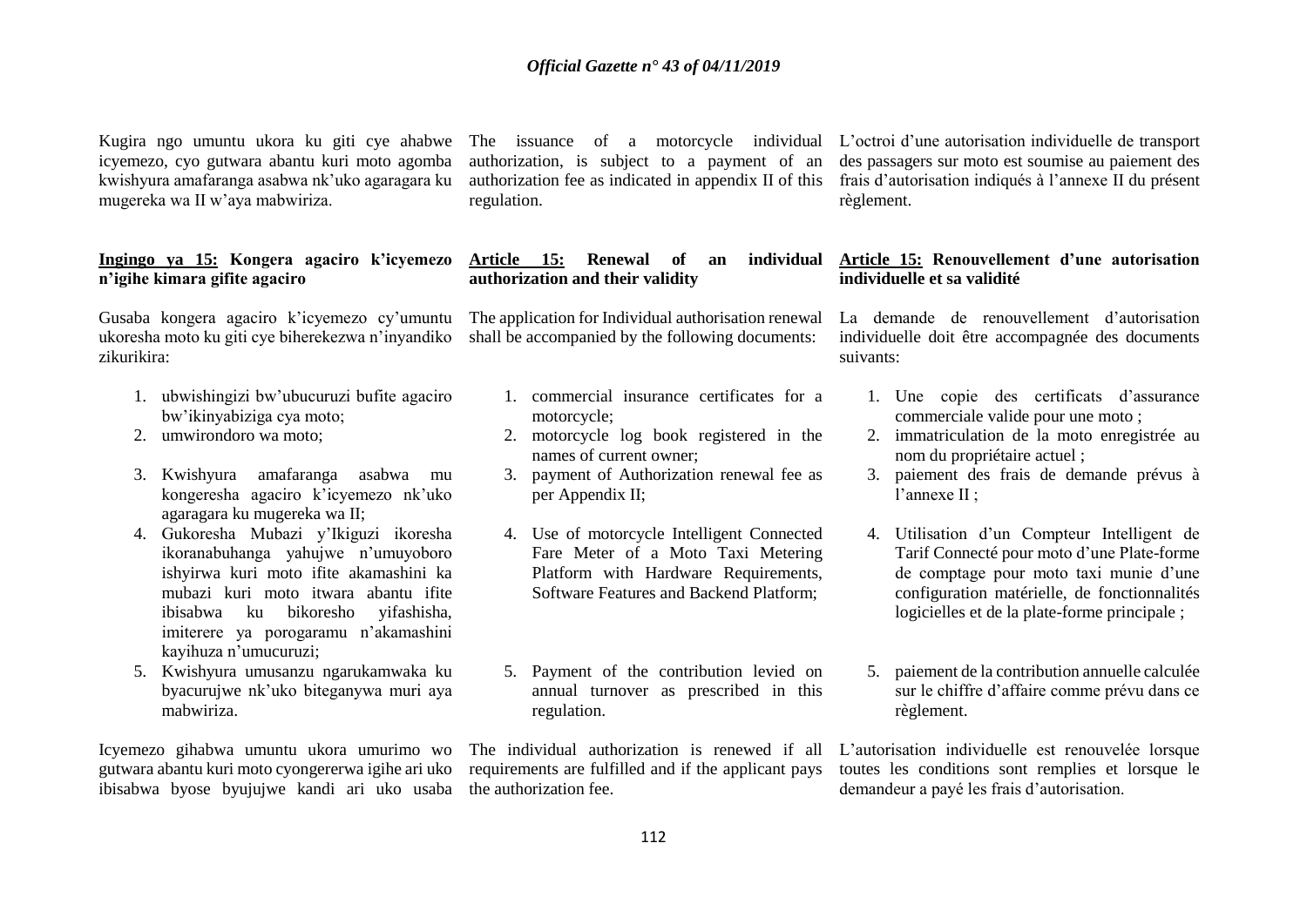yishyuye amafaranga atangwa ku cyemezo.

#### **Ingingo ya 16: Uburyo gusaba bikorwamo Article 16: Application procedure Article 16: Procédure de demande**

Urwego Ngenzuramikorere rukimara kwakira ubusabe, ruhita rusuzuma inyandiko rwashyikirijwe.

Urwego Ngenzuramikorere rushobora, nyuma yo gusuzuma dosiye isaba, mu gihe kitarenze iminsi itanu (5) y'akazi rumaze kwakira dosiye, kumenyesha no gusaba uwasabye gutanga amakuru y'inyongera cyangwa inyandiko zihariye rubona ko zikenewe;

Iyo Urwego Ngenzuramikorere rusanze dosiye yuzuye, rutanga uruhushya mu gihe kitarenze iminsi icumi (10) y'akazi.

Dosiye yose Urwego Ngenzuramikorere rugaragaje ko ifite ibiburamo ifatwa nka dosiye yatanzwe ituzuye.

Ku byerekeye dosiye isaba icyemezo gihabwa umuntu ukora ku giti cye, Urwego Ngenzuramikorere rumuha icyo cyemezo mu gihe kitarenze iminsi ibiri (2) y'akazi kandi iyo minsi ibiri y'akazi ntiba ikubiyemo igihe uwasabye akoresha mu kugira icyo abivugaho cyangwa gutanga amakuru y'inyongera.

Upon receiving an application, the Regulatory Authority shall proceed with the evaluation of the submitted documents.

The Regulatory Authority may upon scrutiny of the License application, within five (5) working days after the receipt of the application, notify and require the applicant to furnish such additional information or particular documents as considered necessary;

If the Regulatory Authority determines that the application is complete, it shall grant a license within a period of ten (10) working days.

Any application determined by the Regulatory Authority to be incomplete shall be considered as a Régulation sera considérée comme défectueuse. defective for filing.

Regulatory Authority grants an authorization within a maximum period of two (2) working days and these working days do not include time for applicant to respond or to provide additional information.

Dès réception d'une demande, l'Autorité de Régulation procède à l'évaluation des documents soumis.

L'Autorité de Régulation peut, après examen de la demande, notifier et exiger dans les cinq (5) jours ouvrables après la réception de la demande que le demandeur fournisse les informations supplémentaires ou les documents particuliers jugés nécessaires ;

Si l'Autorité de Régulation détermine que la demande est complète, elle octroi une licence dans un délai de dix (10) jours ouvrables.

Toute demande jugée incomplète par l'Autorité de

For the individual authorization application, the Pour la demande d'autorisation individuelle, l'Autorité de Régulation octroie une autorisation dans un délai maximum de deux (2) jours ouvrables et ces jours ouvrables n'incluent pas le délai pour le demandeur de répondre ou de fournir des informations supplémentaires.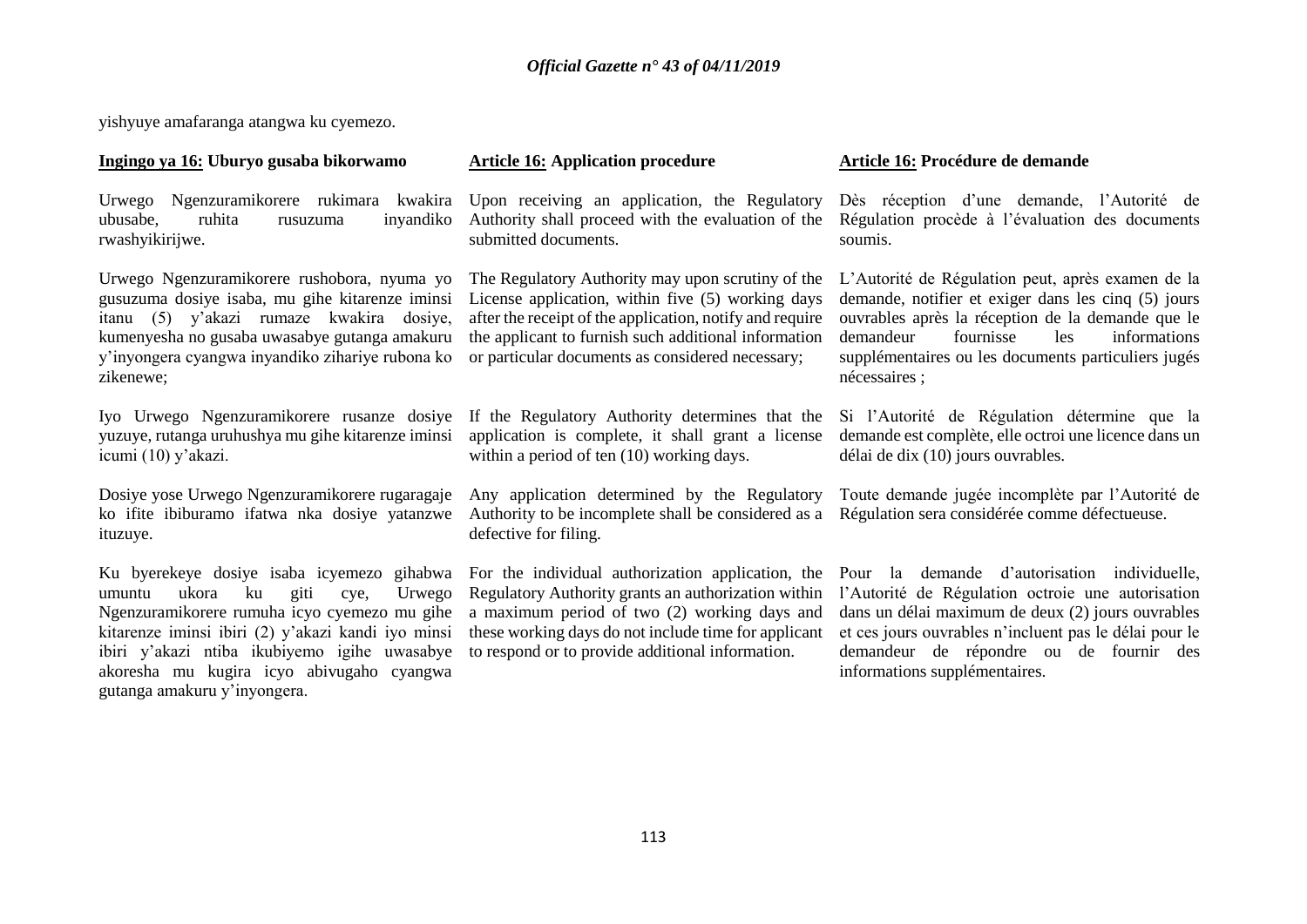#### **UMUTWE WA III : KWIMWA, CHAPTER III: LICENSE OR GUHAGARIKIRWA CYANGWA GUTESHA AUTHORIZATION REJECTION, AGACIRO URUHUSHYA CYANGWA ICYEMEZO CYANGWA SUSPENSION OR REVOCATION CHAPITRE III: REJET, SUSPENSION OU REVOCATION DE LA LICENCE OU DE L'AUTORISATION**

Urwego Ngenzuramikorere rushobora kwanga gutanga uruhushya cyangwa icyemezo cyo gutwara abantu kuri moto cyangwa rugategeka ko dosiye isaba ikosorwa uko bikwiye, ikuzuzwa kandi ikongera gutangwa cyangwa hagatangwa dosiye nshya iyo:

- a. dosiye isaba ituzuye;
- b. dosiye isaba irimo amakosa cyangwa hari aho ibyanditsemo byahinduriwe umwimerere;
- c. usaba adatanze inyandiko zibura cyangwa andi makuru y'inyongera akenewe mu gihe cy'iminsi itanu (5) y'akazi uhereye itariki yabimenyesherejwe.

Amafaranga atangwa kuri dosiye isaba ntasubizwa n'iyo dosiye yaba itemewe.

#### **Ingingo ya 18: Impamvu zituma uruhushya cyangwa icyemezo bihagarikwa**

Urwego Ngenzuramikorere rushobora guhagarika by'igihe gito icyemezo gihabwa umuntu ukora ku giti cye cyangwa uruhushya mbere y'uko agaciro kabyo karangira mu gihe havutse:

a. Ikibazo cyo kutubahiriza n'amabwiriza bigenga uruhushya cyangwa icyemezo;

#### **Ingingo ya 17: Impamvu zo kwanga ubusabe Article 17: Reasons for rejection of application Article 17: Motifs de rejet de la demande**

The Regulatory Authority may refuse to grant a motorcycles transport license or authorisation, or may require that the application be appropriately amended, completed and resubmitted or a new application be submitted if:

- a. the application file is not completed;
- b. the application file contains any error or alteration;
- c. the applicant fails to provide the missing documents or other additional information required in a period of five (5) working days from the date of notification.

The application fee is not refundable if the aplication is rejected.

#### **Article 18: Grounds for suspension of license or an individual authorization**

The Regulatory Authority may suspend an individual authorisation or a license before its expiration in the event of:

a. Failure to comply with individual authorization a. Non-respect des termes et conditions or license obligations;

L'Autorité de Régulation peut refuser d'octroyer une licence ou une autorisation de transport des passagers sur moto , ou peut exiger que la demande soit amendée, complétée et présentée de nouveau, ou qu'une nouvelle demande soit soumise si:

- a. le dossier de demande n'est pas complét;
- b. le dossier de demande contient une erreur ou une altération;
- c. le demandeur ne fournit pas les documents manquant ou d'autres informations supplémentaires requises dans un délai de cinq (5) jours ouvrables à compter de la date de notification.

Les frais de demande ne sont pas remboursables même si la demande est rejetée.

#### **Article 18: Motifs de suspension de la licence ou d'une autorisation individuelle**

L'Autorité de Régulation peut suspendre une autorisation individuelle ou une licence avant leur expiration en cas de :

d'autorisation individuelle et de licence ;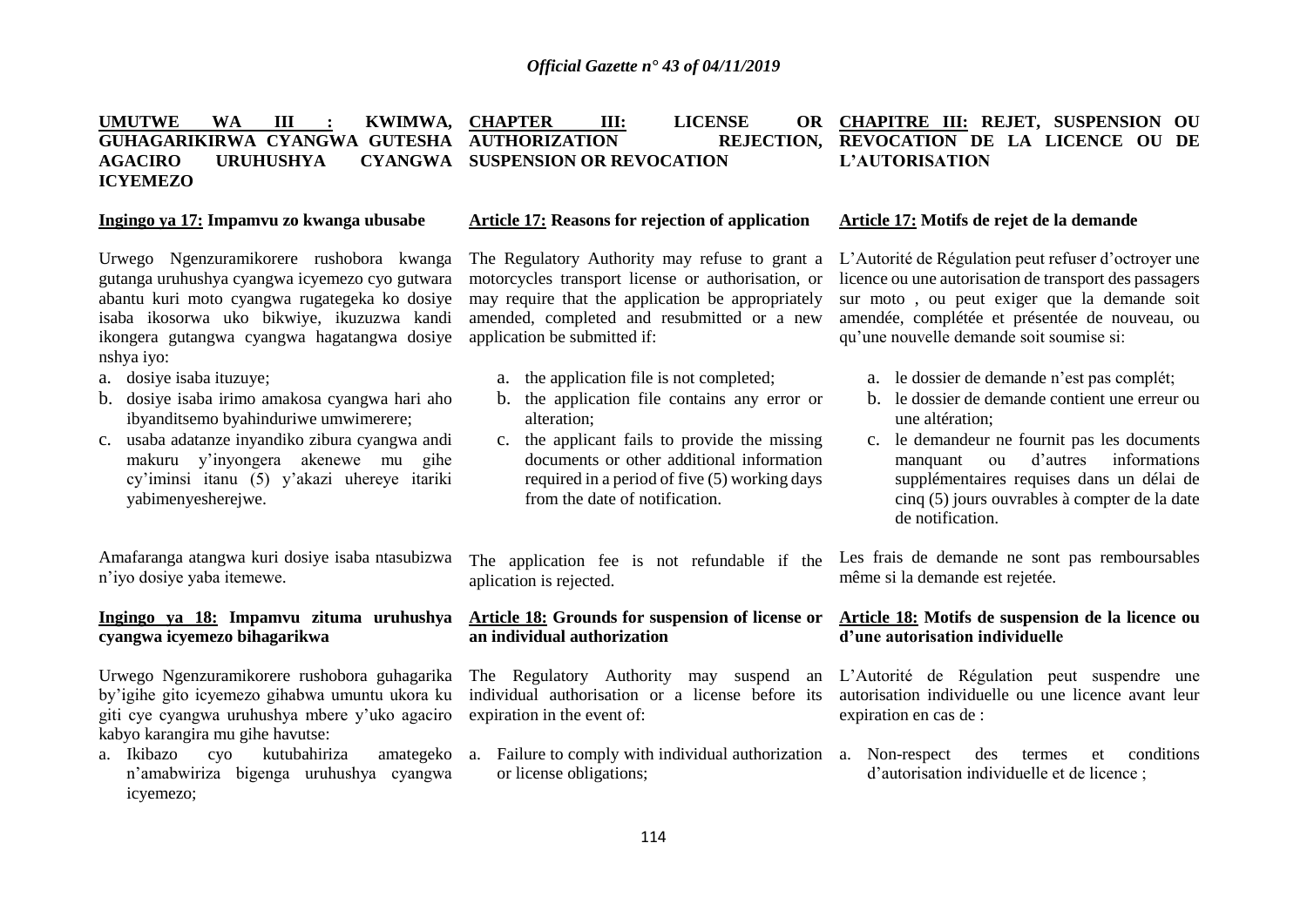- b. Ikibazo cy'uko uwasabye atahaye Urwego b. Failure of the licensee to provide to the Ngenzuramikorere amakuru asabwa nk'uko bisobanuwe mu cyemezo gihabwa umuntu ukora ku giti cye cyangwa inshingano zijyanye n'uruhushya cyangwa atagaragaje ubufatanye n'Urwego Ngenzuramikorere mu bugenzuzi n'igenzuramari rukora;
- c. Ikibazo cyo kutishyura amafaranga y'umusanzu c. Failure to pay contribution levied on annual c. Manquement au paiement de la contribution ku byacurujwe

Iyo icyemezo gihabwa umuntu ukora ku giti cye cyangwa uruhushya bihagaritswe, ihagarikwa rihita ritangira gukurikizwa uhereye ku itariki ryabereye kandi uwahawe uruhushya agomba mu gihe kitarenze iminsi itanu (5) uhereye itariki y'ihagarikwa gusubiza Urwego Ngenzuramikorere icyemezo cyahawe ukoresha moto ku giti cye cyangwa uruhushya kandi abujijwe, mu gihe ihagarikwa rimara, gukoresha cyangwa gutanga serivisi zo gutwara abantu kuri moto.

Guhagarika uruhushya by'agateganyo ntibirenza amezi atatu (3).

Uwahawe uruhushya ashobora guhagarika uruhushya cyangwa kwikura mu mirimo yaherewe uruhushya amaze kwishyura amafaranga yose abereyemo Urwego kandi agaruye urwo ruhushya.

#### **Ingingo ya 19: Impamvu zituma uruhushya cyangwa icyemezo byamburwa uwabihawe**

Urwego Ngenzuramikorere rushobora kwambura uruhushya rwahawe sosiyete, koperative cyangwa icyemezo cyahawe umuntu ku giti cye kubera authorization for the following reasons:

- Regulatory Authority the data required or failure to cooperate with the Regulatory Authority inspection and audits;
- turnover.

If the individual authorisation or license has been suspended, they shall have immediate effect from the date of suspension and the licensee shall within five (5) days from the date of suspension return the operator's individual authorisation or license to the Regulatory Authority and shall not, during the period of suspension, operate or provide the motorcycle public transport service.

Suspension period shall not exceed three (3) months.

The licensee may voluntariry suspend the authorization or withdraw from the licensed activity after paying all due arrears and return of the existing authorization.

#### **Article 19: Grounds for revocation of the license or an individual authorization**

The Regulatory Authority may revoke a license granted to companies, coperatives or individual

- b. Manquement du détenteur de la licence à fournir à l'Autorité de Régulation les données requises spécifiées dans l'autorisation individuelle ou les obligations de licence ou le défaut de coopérer avec l'inspection et les audits menés par l'Autorité de Régulation ;
- prélevée sur le chiffre d'affaire annuel.

Si l'autorisation individuelle ou la licence a été suspendue, la suspension prend effet immédiatement à compter de la date de suspension et le titulaire doit, dans les cinq (5) jours suivant la date de la suspension, restituer l'Autorisation individuelle ou la licence détenue par l'opérateur à l'Autorité de Régulation et le détenteur ne pourra, pendant la période de suspension, ni exploiter ni offrir le service de transport des passagers sur moto.

Le délai de suspension ne doit pas dépasser trois (3) mois.

Le titulaire de License peut volontairement suspendre la License ou se retirer de l'opération après paiement de tous les arrières et remettre le License en cours.

#### **Article 19: Motifs de révocation de la licence ou de l'autorisation individuelle**

L'Autorité de Régulation peut révoquer une Licence octroyée aux sociétés, coopératives ou une autorisation individuelle pour des raisons suivantes :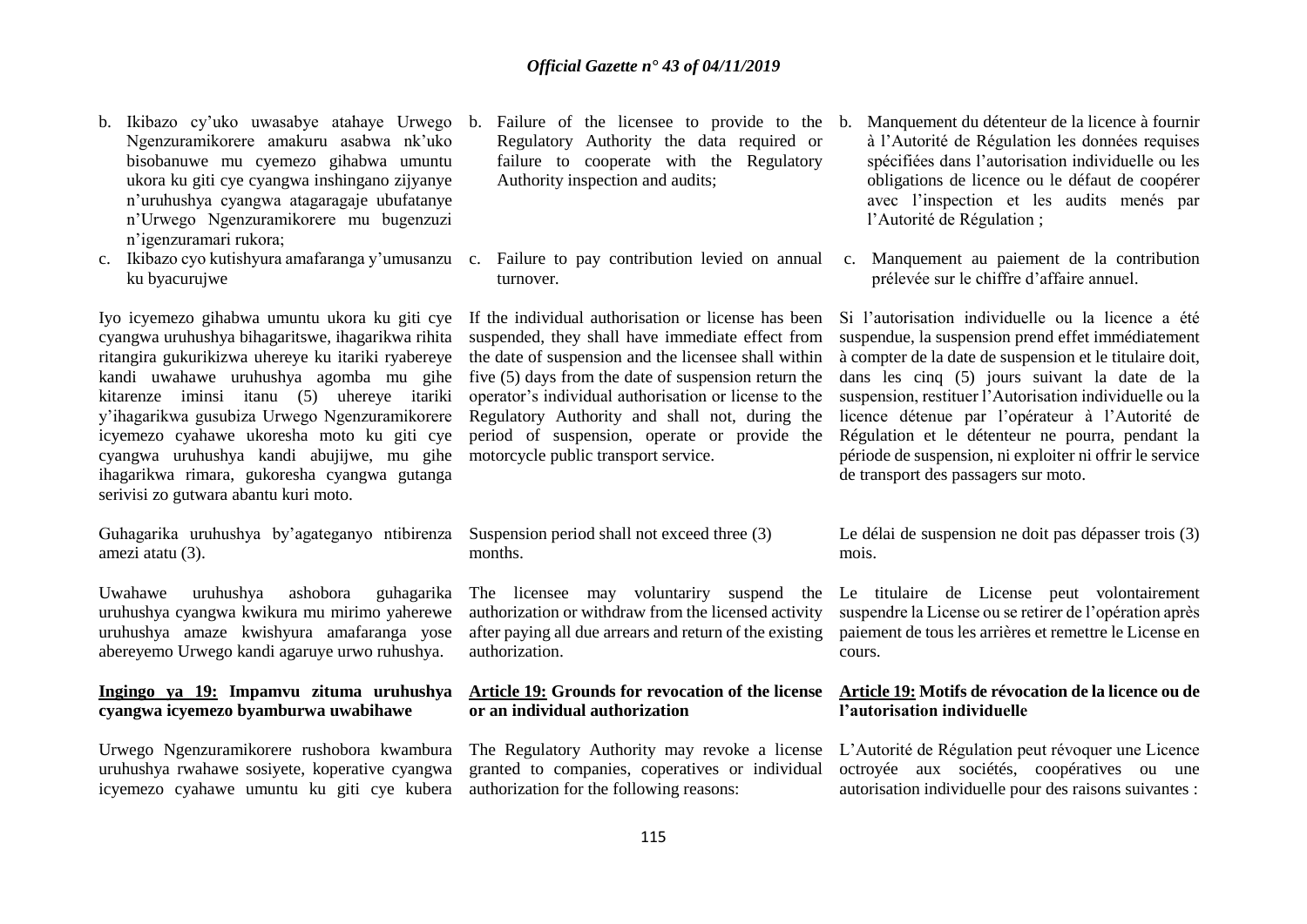#### impamvu zikurikira:

- a. Iyo uwahawe uruhushya akomeje kutubahiriza amategeko n'amabwiriza bigenga icyemezo gihabwa umuntu ukora ku giti cye cyangwa uruhushya;
- b. Iyo uwahawe uruhushya yaretse ibikorwa yaherewe uruhushya;
- c. Iseswa ry'ikigo cy'abakoresha moto mu gutwara abantu;
- d. Iyo icyemezo cyatanzwe hashingiwe ku mpamvu zitari iz'ukuri kandi byarakozwe n'ukora ubucuruzi bwa serivisi zo gutwara abantu kuri moto wabiherewe uruhushya;
- e. Gukoresha uruhushya cyangwa icyemezo mu bikorwa itemewe n'amategeko cyangwa impamvu z'ibanze zatumye ucuruza serivisi zo gutwara abantu kuri moto ahabwa uruhushya zitakiriho.

### **Ingingo ya 20 : Kugarura uruhushya cyangwa icyemezo byambuwe uwabihawe**

Iyo uruhushya rwahawe Koperative cyangwa umuntu ku giti cye ruteshejwe agaciro, uko guteshwa agaciro guhita gukurikizwa uhereye igihe kwabereye kandi ucuruza serivisi zo gutwara abantu kuri moto agomba, mu gihe kitarenze iminsi ibiri (2) uhereye itariki uruhushya n'icyemezo byatesherejwe agaciro, kuba yabishubije Urwego Ngenzuramikorere.

- a. The licensee failure to comply with individual Authorization or license terms and conditions in a repetitive manner;
- b. The licensee abandonment of the licensed activities;
- c. Bankruptcy or liquidation of the operators;
- d. If the issuance of the individual authorization or license was induced by a false representation of fact(s) by or on behalf of the licensed operator;
- e. To use the individual authorization or License for an unlawful purpose or that the original purpose for which the operator's license was issued no longer exists.

### a. Manquement répété par le titulaire de licence de se conformer aux termes et conditions d'autorisation individuelle ou de licence ;

- b. L'abandon par le titulaire de licence des activités autorisées ;
- c. La faillite ou la liquidation de la société;
- d. Si l'octroi de l'Autorisation individuelle ou de la licence a été provoquée par une fausse représentation de fait (s) par ou au nom d'opérateur agréé;
- e. Utiliser l'Autorisation individuelle ou la Licence aux fins illicites ou lorsque le but initial pour lequel la licence a été délivrée à l'opérateur n'est plus existant.

### **Article 20: Return of the revoked license or individual authorization**

If the individual authorization or license has been revoked, it shall have immediate effect from the date of revocation and the operator shall within fourteen (2) days from the date of revocation return individual Authorization or license to the Regulatory Authority.

#### **Article 20: Restitution de licence ou d'autorisation individuelle révoquée**

Si l'Autorisation individuelle ou la licence a été révoquée, la révocation prend effet immédiatement à compter de la date de révocation et l'opérateur doit, dans les deux (2) jours à compter de la révocation, restituer l'autorisation individuelle ou la licence à l'Autorité de Régulation.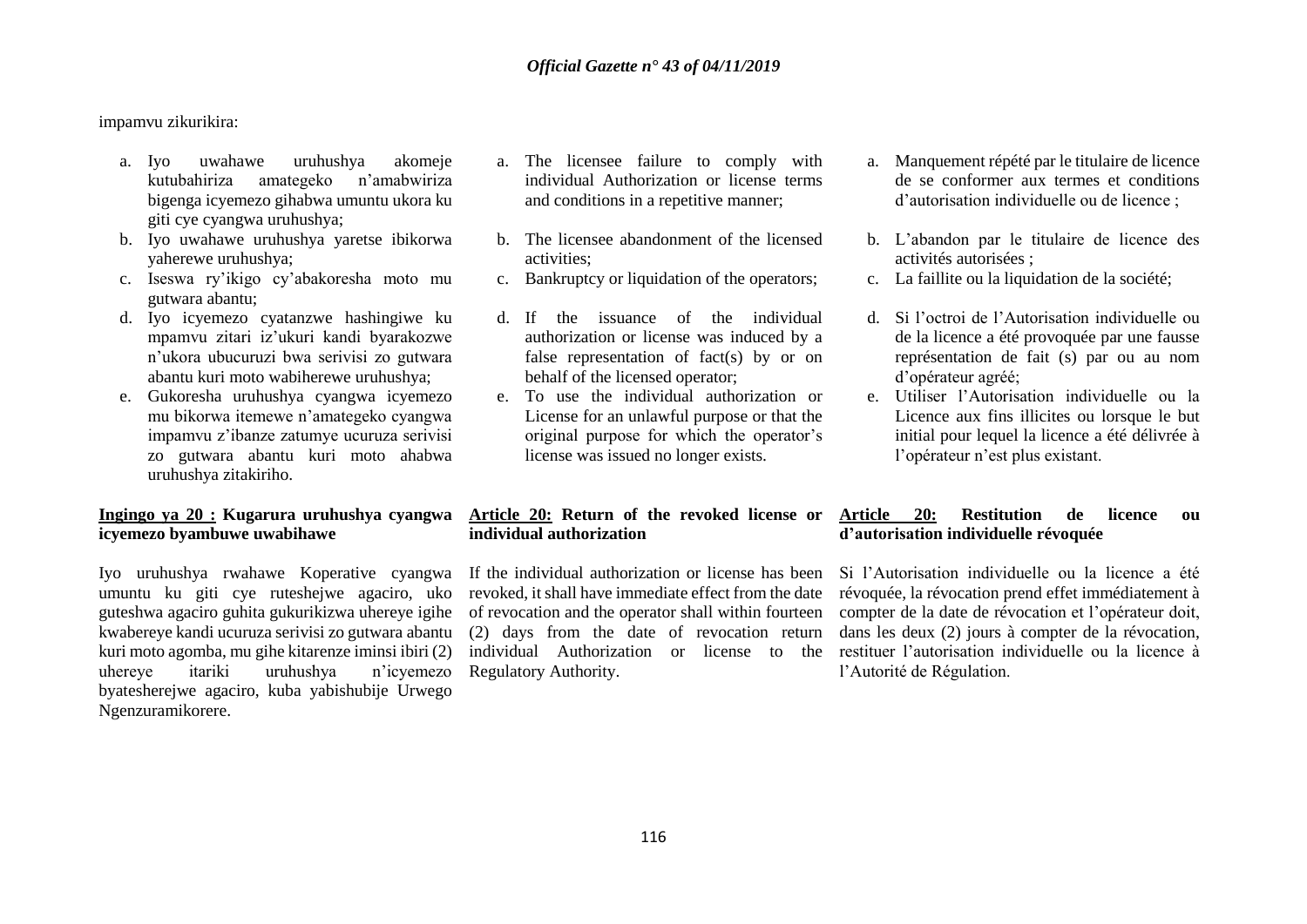**guhagarika cyangwa gutesha agaciro uruhushya suspension or revocation procedure cyangwa icyemezo** 

Iyo Urwego Ngenzuramikorere rutangiza uburyo bukurikizwa mu guhagarika cyangwa gutesha agaciro uruhushya rwahawe umuntu ukora ku giti cye, rwoherereza uwahawe uruhushya integuza mu nyandiko rumusaba kuruha ibisobanuro birambuye;

Iyo uwahawe uruhushya atemeye ibikubiye mu birego aregwa kandi ibisobanuro atanze ntibinyure Urwego Ngenzuramikorere, ruhita rumuhamagaza ngo hasuzumwe ibyo aregwa ;

Iyo mu gihe cyo guhagarika cyangwa gutesha agaciro icyemezo cyangwa uruhushya Urwego Ngenzuramikorere rutanyuzwe n'ibisobanuro byatanzwe, rushobora guhagarika cyangwa gutesha agaciro uruhushya cyangwa icyemezo.

**UMUTWE WA IV : INSHINGANO CHAPTER IV: LICENSE OBLIGATIONS, IGENZURA RY'IMARI N'IHAZABU YO MU ADMINISTRATIVE FINES RWEGO RW'UBUTEGETSI**

#### **Ingingo ya 22: Inshingano z'uwahawe uruhushya**

Uwahawe uruhushya afite inshingano zikurikira:

- 1. Gutwara umugenzi umwe gusa kuri moto;
- 2. Kugirira isuku imyambaro ye, umubiri we na moto;
- 3. Guhagarara no gukorera mu gace kagenwe

The Regulatory Authority shall commence individual authorization or license suspension or revocation proceeding by sending written notice to the licensee requiring him to provide explanations;

If the licensee contests the content of the charges and fails to convince the Regulatory Authority, the latter shall hold a hearing on the charges;

If during the course of the suspension or revocation proceedings, the Regulatory Authority is not satisfied with the explanations, it can suspend or revoke the individual authorization or the license.

**Z'UWAHAWE URUHUSHYA, UBUGENZUZI, INSPECTION, AUDIT, AND** 

**Ingingo ya 21: Uburyo bukurikizwa mu Article 21: License or individual authorization Article 21: Procédure de suspension ou de révocation de la licence ou de l'autorisation individuelle**

> L'Autorité de Régulation commence la procédure de suspension ou de révocation de licence ou d'autorisation individuelle en envoyant un avis écrit au titulaire de la licence lui obligeant de fournir des explications ;

> Si le titulaire de licence conteste le contenu des accusations et ne parvient pas à convaincre l'Autorité de Régulation, celle-ci doit organiser une audience pour examiner ces accusations ;

> Si, au cours de la procédure de suspension ou de révocation, l'Autorité de Régulation n'est pas satisfaite par des explications fournies, elle peut suspendre ou révoquer l'autorisation individuelle ou la licence.

### **CHAPITRE IV: OBLIGATIONS DU TITULAIRE DE LICENCE, INSPECTION, AUDIT ET AMENDES ADMINISTRATIVES**

#### **Articles 22: Obligations of the licensee Articles 22: Obligations du titulaire de licence**

The licensee shall have the following obligations: Le titulaire de licence a les obligations suivantes :

- 1. Transporter un seul passager à la fois;
- 2. Assurer la propreté de sa tenue, son corps et sa moto;
- 3. Garer la moto et opérer dans la zone lui

1. To transport only one passenger at a time; 2. To be clean on dress, body and motorcycle;

3. To park and operate in area designated by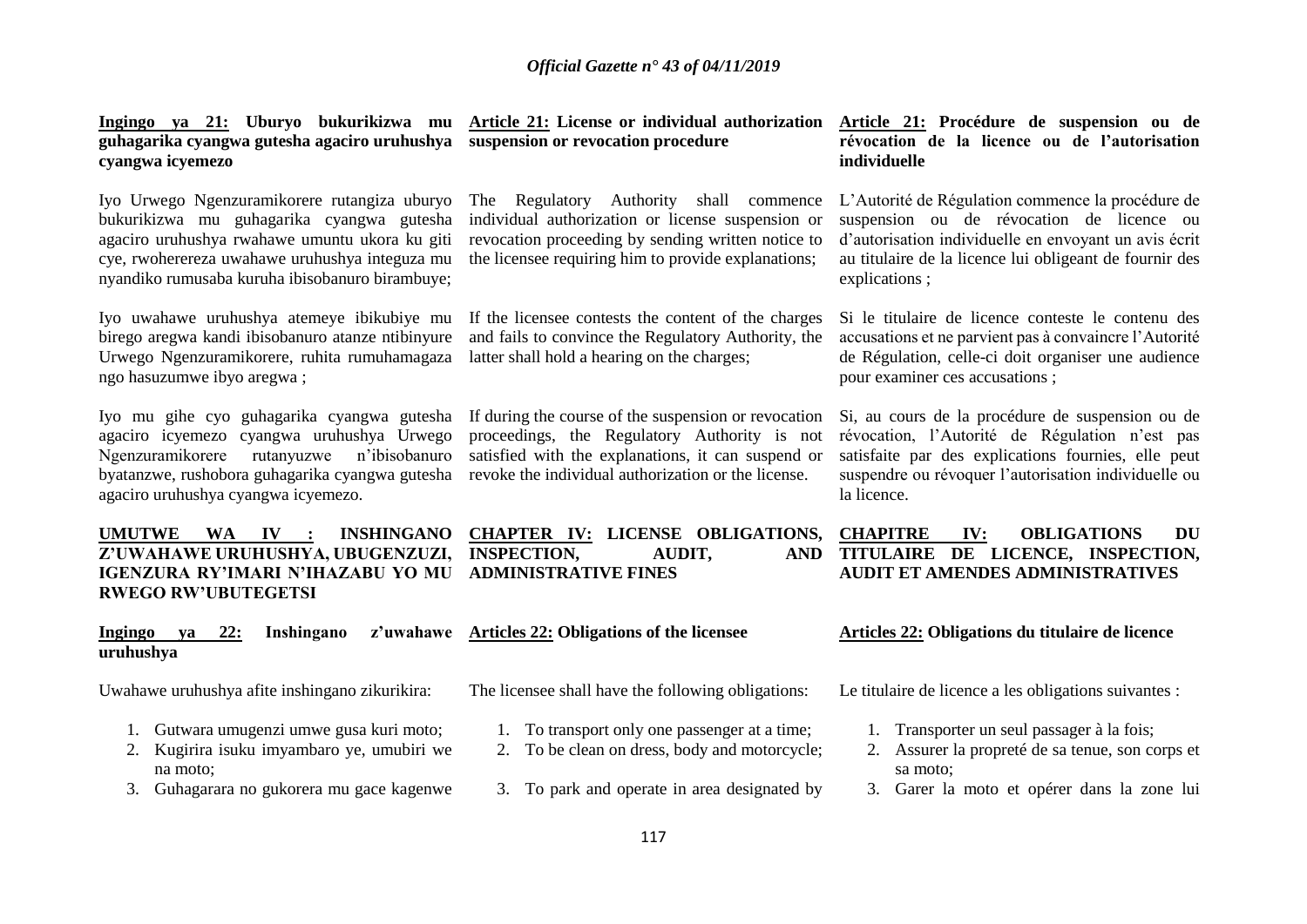n'Urwego rubifitiye ububasha;

- 4. Kugira umuyobozi ushinzwe ibikorwa wigenga kandi utandukanye n' abanyamigabane;
- 5. Kugirana amasezerano y'akazi n'umuyobozi w'ikinyabiziga ubifitiye ibyangombwa iyo umuyobozi wa moto atari we nyirayo.

#### **Ingingo ya 23: Imyitwarire ya kinyamwuga iranga umuntu utwara abantu kuri moto**

Buri muntu utwara moto muri serivisi zo gutwara abantu kuri moto agomba kugira imyitwarire ya kinyamwuga ikurikira :

- 1. Kugira ingofero ebyiri: iy'utwaye n'iy'umugenzi;
- 2. Kwambara umwambaro ufite akagarurarumuri buri gihe ari mu kazi;
- 3. Kudatwara ibintu birenga kuri moto;
- 4. Gukoresha Mubazi buri gihe.

### **Ingingo ya 24: Ubugenzuzi bwa serivisi zo gutwara abantu kuri moto**

Urwego Ngenzuramikorere rushobora gukora ubugenzuzi bw'ahari inyubako by'uwahawe uruhushya no kumutegeka kuruha inyandiko iyo ariyo yose. Ubu bugenzuzi bukorwa mu buryo bwamenyeshejwe cyangwa butunguranye.

competent authority;

- 4. To have a separate and independent operational managers that is not a shareholder;
- 5. To have employment contract with a qualified driver in case a motorcycle driver is not the owner.

#### **Article 23: Professional conduct of Riders in Motorcycle public transport Services**

Any rider of Motorcycle operating in Transport services must have the following professional conduct:

- 1. To have two helmets (2): One for the rider and another for the passenger;
- 2. To always wear a reflection gilet;
- 3. To not carry oversized luggage;
- 4. To always use a Taxi Meter.

# **transport service**

The Regulatory Authority may conduct a physical inspection of the licensee facilities and require the licensee to provide any document. This inspection shall be performed on announced or unannounced basis.

désignée par l'autorité compétente;

- 4. Avoir un gestionnaire opérationnel distinct et indépendant non actionnaire ;
- 5. Avoir un contrat de travail avec un conducteur qualifié dans le cas où ce dernier n'est pas le propriétaire.

#### **Article 23 : Conduite professionnelle des conducteurs dans le service de transport des passagers sur moto**

Tout conducteur opérant dans les services de transport doit avoir une conduite professionnelle suivante:

- 1. Avoir deux (2) casques : l'un pour le motard et l'autre pour le passager ;
- 2. Porter toujours un gilet réfléchissant ;
- 3. Ne pas porter des objets au délà des bords de la moto;
- 4. Utiliser toujours le Compteur.

#### **Article 24: Inspection of motorcycle public Article 24: Inspection du service de transport des passagers sur moto**

L'Autorité de Régulation peut procéder à une inspection physique des installations du titulaire de licence et exiger que le détenteur de licence fournisse tout document nécessaire. Cette inspection peut être effectuée d'une manière annoncée ou improvisée. .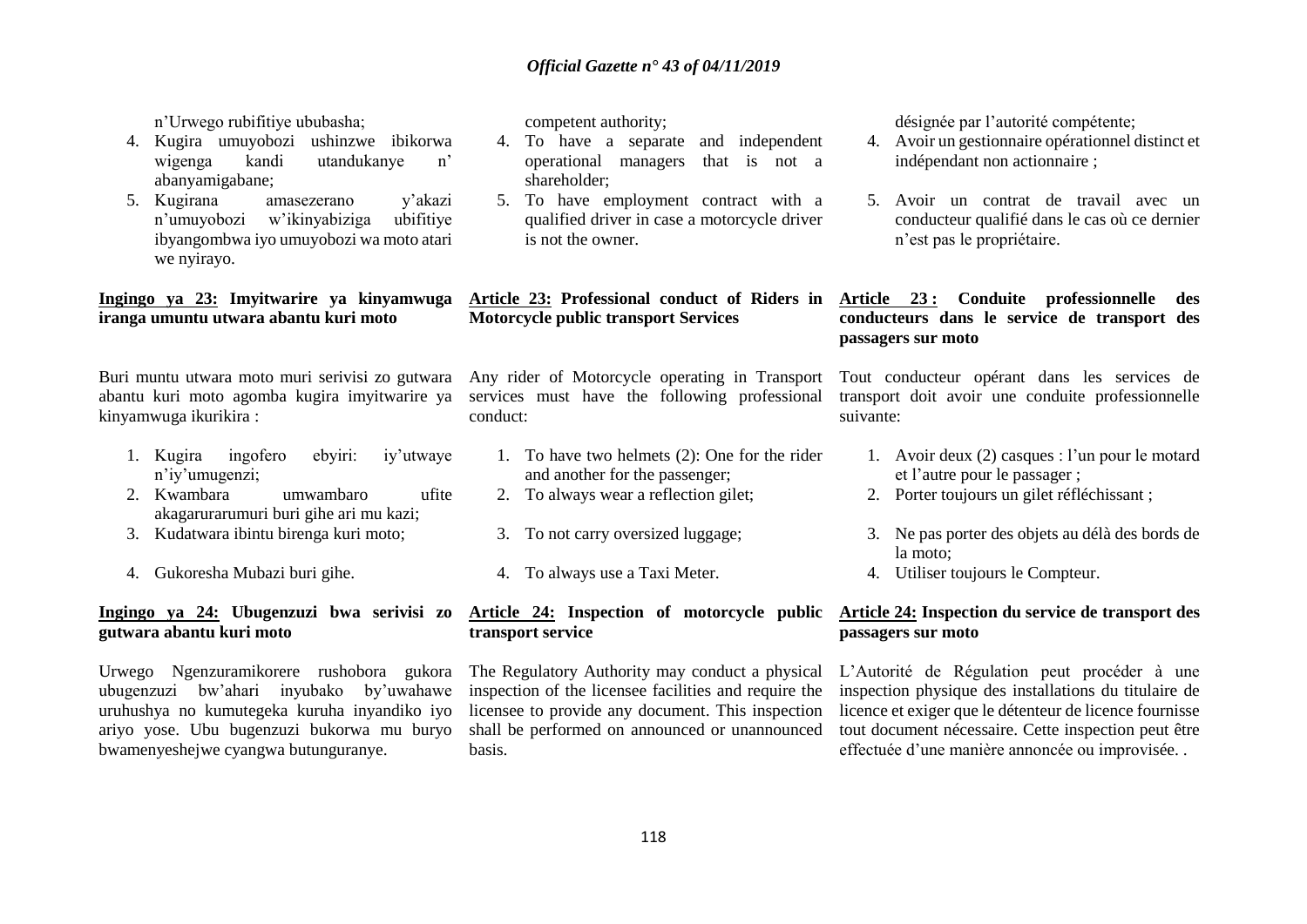#### **Ingingo ya 25: Igenzura ry'ibikorwa by'uwahawe uruhushya**

Uwahawe uruhushya agomba korohereza kandi agaha Urwego Ngenzuramikorere ibisobanuro byose rukeneye mu igenzura rukora, harimo kurwemerera kugera ahantu akorera , kubona inyandiko n'andi makuru akenewe.

#### **Ingingo ya 26:** Amafaranga atangwa **Article 26:** Applicable fees **Article 26:** Frais applicables

Uruhushya rwo gutanga Serivisi zo gutwara abantu kuri Moto rutangwa hamaze kwishyurwa amafaranga y'ubusabe bw'uruhushya nk'uko asobanuwe ku mugereka wa II w'aya mabwiriza.

Ku masosiyete cyangwa abakoresha moto babarizwa mu makoperative, umusanzu utangwa wa buri mwaka wishyurwa hashingiwe ku cyemezo cy'inama Ngenzuramikorere.

Ku batanga serivisi zo gutwara abantu kuri moto bikorera ku giti cyabo, umusanzu wa buri mwaka wishyurwa hakurikijwe umubare mbumbe ungana n'amafaranga y'u Rwanda ibihumbi makumyabiri na bitatu (23.000) kuri buri moto.

Urwego Ngenzuramikorere rugena igihe ubwo buryo bwo kwishyura amafaranga mbumbe buzahagararira gukurikizwa bugasimbuzwa ubundi buryo bugezweho bwo kwishyura.

The licensee shall facilitate and provide all the required information to the Regulatory Authority in conducting the audit, including granting them access to its or his or her premises and documentation and required information.

Services shall be issued upon the payment of the application and license fees as prescribed in appendix II of this regulation.

For the companies or cooperative operators, the contribution levied on their annual turnover shall be calculated and paid as determined by the Regulatory Board.

For the individual authorized operators, the annual contribution is paid according to the flat fee of twenty-three thousand (23,000) Rwandan francs per motorcycle.

The Regulatory Authority shall determine when that L'Autorité de Régulation doit déterminer le temps flat fee payment modes shall cease to be applied and to be replaced by other advanced payment systems mode.

#### **Article 25: Auditing of the Licensee's activities Article 25: Audit des activités du titulaire de licence**

Le titulaire de licence doit faciliter et fournir toutes les informations requises par l'Autorité de Régulation lors de la conduite d'audit, y compris lui donner accès à ses locaux, à la documentation et aux informations dont elle a besoin.

The License for Motorcycle public transport La Licence pour les Services de Transport des passagers sur moto est délivrée moyennant paiement des frais de demande et de licence tels que prescrits à l'annexe II du présent règlement.

> Pour les sociétés ou les opérateurs affiliés aux coopératives, la contribution annuelle est versée en fonction du chiffre d'affaires annuel tel que déterminé par le Conseil de Régulation.

> Pour les différents opérateurs autorisés, la contribution annuelle est versée selon le montant forfaitaire de vingt-trois mille francs rwandais (23.000 FRW) par moto.

> ces modes de paiement du montant forfaitaire cesseront d'être appliqués pour être remplacés par d'autres modes de paiement plus modernes.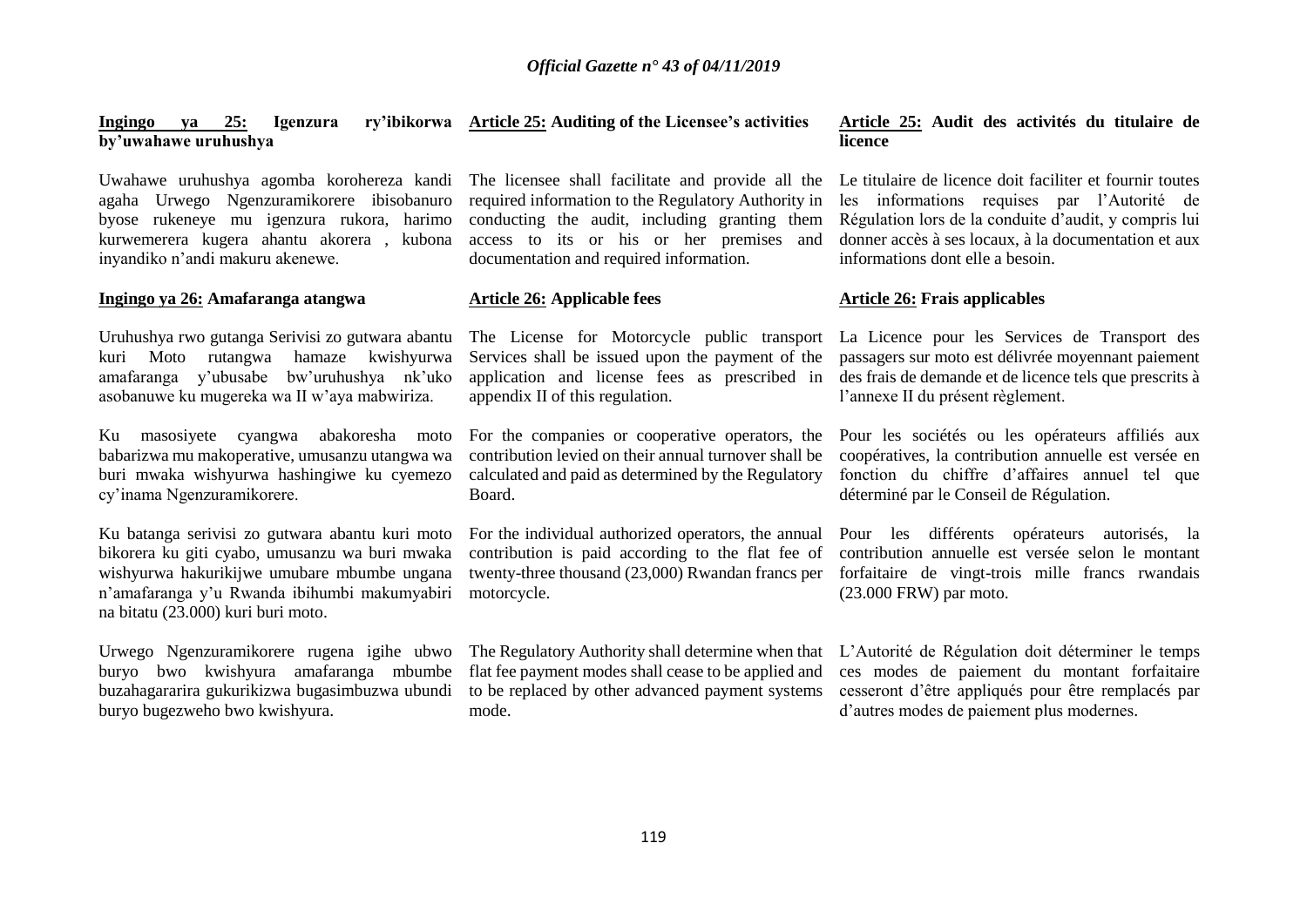| 27:<br>Ingingo<br>ya<br>y'urugendo                                                                                                                                                                             | Kwishyura amafaranga Article 27: Payment of fares                                                                                      | Article 27: Paiement du prix du trajet                                                                                                                                                         |
|----------------------------------------------------------------------------------------------------------------------------------------------------------------------------------------------------------------|----------------------------------------------------------------------------------------------------------------------------------------|------------------------------------------------------------------------------------------------------------------------------------------------------------------------------------------------|
| Nta wahawe uruhushya wemerewe kwakira<br>amafaranga y'urugendo, ku birebana na serivisi zo<br>arenze ibiciro<br>gutwara abantu kuri moto,<br>by'ingendo<br>byashyizweho<br>n'Urwego<br>Ngenzuramikorere.       | No Licensee shall collect fares for motorcycle<br>services exceeding those set by the Regulatory<br>Authority.                         | Aucun détenteur de licence ne peut percevoir le prix<br>du trajet en relation avec le service de transport des<br>passagers sur moto au-delà des tarifs fixés par<br>l'Autorité de Régulation. |
| Ingingo ya 28: Uburyo bwo kwishyura serivisi                                                                                                                                                                   | <b>Article 28: Service Payment mode</b>                                                                                                | Article 28: Mode de paiement du service                                                                                                                                                        |
| Uburyo bukurikizwa mu kwishyura serivisi ni<br>ubusanzwe bwemeranyijweho cyangwa kwishyura<br>hakoreshejwe ikoranabuhanga, amakarita akoresha<br>ikoranabuhanga n'ubundi buryo bw'imyishyuranire<br>bugezweho. | Payment modalities shall be both conventional<br>payment and use of e-tickets, smart cards and other<br>advanced payment systems.      | Les modalités de paiement sont à la fois le paiement<br>conventionnel et l'utilisation de billets électroniques,<br>de cartes à puce et d'autres systèmes de paiement<br>plus modernes.        |
| Urwego Ngenzuramikorere rugena igihe uburyo<br>busanzwe bwemeranyijweho bw'imishyuranire<br>buhagararira gukoreshwa kugira ngo hakomeze<br>uburyo<br>kwishyurana<br>hakoreshejwe<br>bwo<br>ikoranabuhanga.     | The Regulatory Authority determines when the<br>conventional payment modes shall cease to continue<br>with electronic payment systems. | L'Autorité de Régulation détermine le moment ou les<br>modes de paiement conventionnels cessent pour<br>continuer avec le paiement au moyen électronique.                                      |
| Ingingo ya 29: Amakosa n'ibihano byo mu rwego Article 29: Administrative faults and sanctions<br>rw'ubutegetsi                                                                                                 |                                                                                                                                        | <b>Article 29: Fautes et sanctions administratives</b>                                                                                                                                         |
| Amakosa n'ihazabu byo mu rwego rw'ubutegetsi<br>bigaragara mu mugereka wa III w'aya mabwiriza.                                                                                                                 | Faults and related administrative fines are indicated<br>in appendix III of this regulation.                                           | Les fautes et amendes administratives y relatives sont<br>indiquées à l'annexe III du présent règlement.                                                                                       |
| Ingingo ya 30: Uburenganzira bwo gutanga<br>ikirego                                                                                                                                                            | Article 30: Right to initiate a case                                                                                                   | Article 30: Droit d'introduction d'une action                                                                                                                                                  |
| Uwasabye wese utishimiye icyemezo cyafashwe<br>n'Urwego Ngenzuramikorere ashobora kubiregera<br>mu rukiko rubifitiye ububasha.                                                                                 | Any applicant not satisfied with a decision of the<br>Regulatory may file a case before a competent court.                             | Tout demandeur non satisfait de la décision de<br>l'Autorité de Régulation peut introduire une action<br>devant un tribunal compétent.                                                         |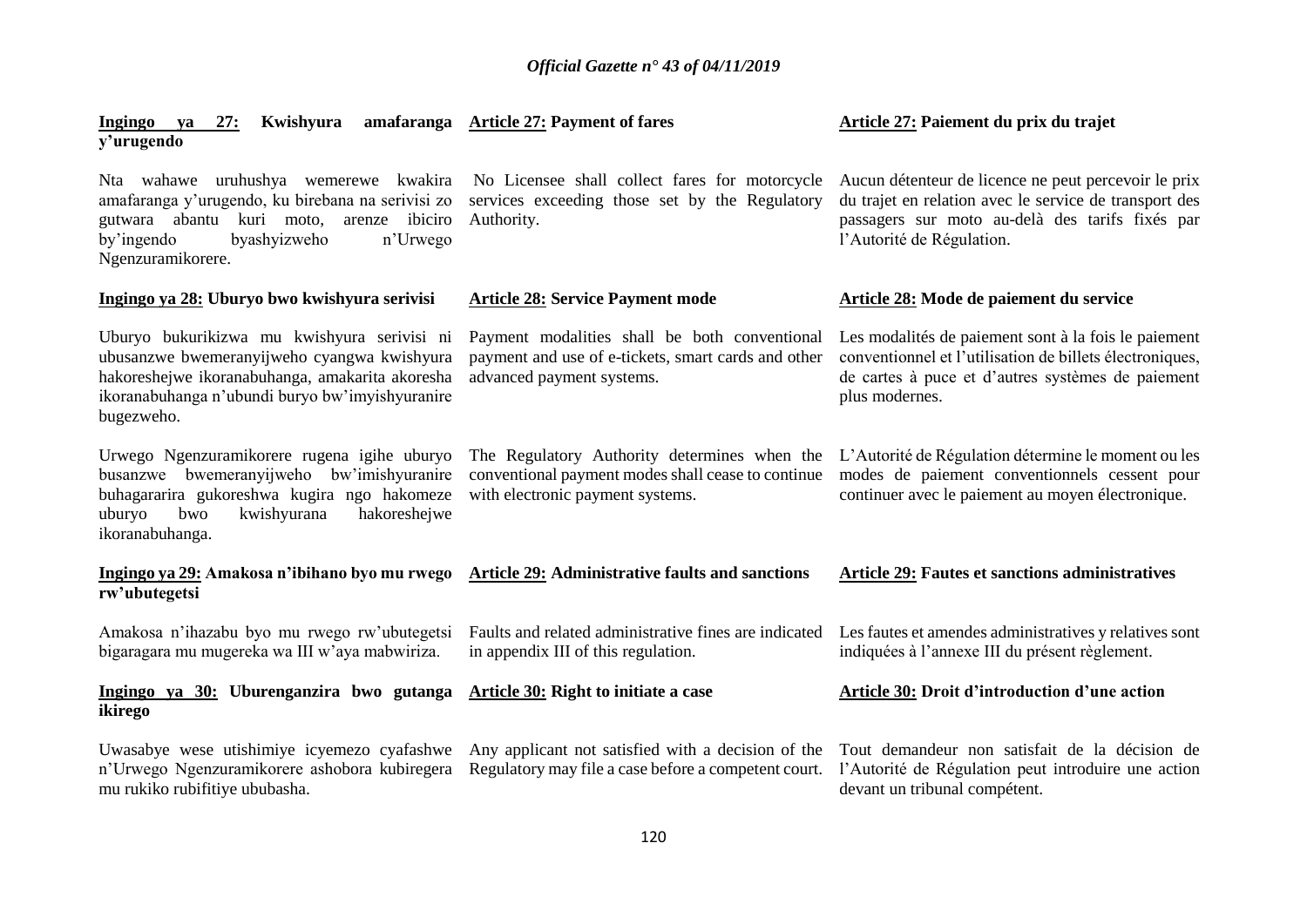| <b>UMUTWE</b><br>WA<br><b>INGINGO</b><br>$\mathbf{V}$ :<br>Z'INZIBACYUHO N'IZISOZA                                                                                                                                                | <b>CHAPTER V: TRANSITIONAL AND FINAL CHAPITRE</b><br><b>PROVISIONS</b>                                                                                                                          | <b>DISPOSITIONS</b><br>$\mathbf{V}$ :<br><b>TRANSITOIRES ET FINALES</b>                                                                                                                                                                                                                 |  |
|-----------------------------------------------------------------------------------------------------------------------------------------------------------------------------------------------------------------------------------|-------------------------------------------------------------------------------------------------------------------------------------------------------------------------------------------------|-----------------------------------------------------------------------------------------------------------------------------------------------------------------------------------------------------------------------------------------------------------------------------------------|--|
| Ingingo ya 31: Ingingo y'inzibacyuho                                                                                                                                                                                              | <b>Article 31: Transitional provision</b>                                                                                                                                                       | <b>Article 31: Disposition transitoire</b>                                                                                                                                                                                                                                              |  |
| Ibisabwa mu gutanga<br>uruhushya<br>hagamijwe<br>bizatangira<br>Mubazi<br>y'Ikiguzi<br>gukoresha<br>n'Urwego<br>kubahirizwa<br>kizagenwa<br>ku<br>gihe<br>Ngenzuramikorere.                                                       | The licensing requirement for the use of motorcycle<br>Intelligent Connected Fare Meter shall be enforced<br>from the date determined by the Regulatory<br>Authority.                           | La condition d'octroi de licence pour l'Utilisation<br>d'un Compteur Intelligent de Tarif devient applicable<br>à compter de la date fixée par l'Autorité de<br>Régulation.                                                                                                             |  |
| Ingingo ya 32: Impushya zisanzweho                                                                                                                                                                                                | <b>Article 32: Existing licenses</b>                                                                                                                                                            | <b>Article 32: Licences existantes</b>                                                                                                                                                                                                                                                  |  |
| Impushya zose zemewe, zatanzwe cyangwa zifatwa<br>ko zemewe cyangwa zatanzwe mbere yo gutangira<br>gukurikiza aya mabwiriza cyangwa zifatwa<br>nk'impushya zisanzweho zikomeza kugira agaciro<br>kazo kugeza igihe zizarangirira. | All licenses granted, issued or considered to have<br>been granted or issued prior to commencement of<br>this regulation or referred to as existing licenses<br>remain valid until they expire. | Toutes les licences accordées, délivrées ou<br>considérées comme accordées ou délivrées avant<br>l'entrée en vigueur du présent règlement ou<br>désignées en tant que licences existantes gardent leur<br>validité en vertu du présent règlement jusqu'à ce<br>qu'elles aient expirées. |  |
| Ingingo ya 33: Ivanwaho ry'ingingo zinyuranyije<br>n'aya mabwiriza                                                                                                                                                                | <b>Article 33: Repealing provision</b>                                                                                                                                                          | <b>Article 33: Disposition abrogatoire</b>                                                                                                                                                                                                                                              |  |
| Ingingo zose z'amabwiriza yabanjirije aya kandi<br>anyuranye na yo zivanyweho.                                                                                                                                                    | All prior provisions contrary to this regulation are<br>hereby repealed.                                                                                                                        | Toutes les dispositions antérieures contraires au<br>présent règlement sont abrogées.                                                                                                                                                                                                   |  |
| Ingingo ya 34: Igihe aya mabwiriza atangira<br>gukurikizwa                                                                                                                                                                        | <b>Article 34: Commencement</b>                                                                                                                                                                 | Article 34: Entrée en vigueur                                                                                                                                                                                                                                                           |  |
| Aya mabwiriza atangira gukurikizwa ku munsi<br>atangarijweho mu Igazeti ya Leta ya Repubulika y'u<br>Rwanda.                                                                                                                      | This regulation shall come into force on the date of<br>its publication in the Official Gazette of the<br>Republic of Rwanda.                                                                   | Le présent règlement entre en vigueur le jour de sa<br>publication au Journal Officiel de la République du<br>Rwanda.                                                                                                                                                                   |  |
| Kigali, ku wa 21/12/2018<br>$(s\acute{e})$                                                                                                                                                                                        | Kigali, on 21/12/2018<br>$(s\acute{e})$                                                                                                                                                         | Kigali, le 21/12/2018<br>$(s\acute{e})$                                                                                                                                                                                                                                                 |  |
| Dr. Ignace GATARE<br>Perezida w'Inama Ngenzuramikorere                                                                                                                                                                            | <b>Dr. Ignace GATARE</b><br><b>Chairperson of the Regulatory Board</b>                                                                                                                          | Dr. Ignace GATARE<br>Président du Conseil de Régulation                                                                                                                                                                                                                                 |  |
|                                                                                                                                                                                                                                   |                                                                                                                                                                                                 |                                                                                                                                                                                                                                                                                         |  |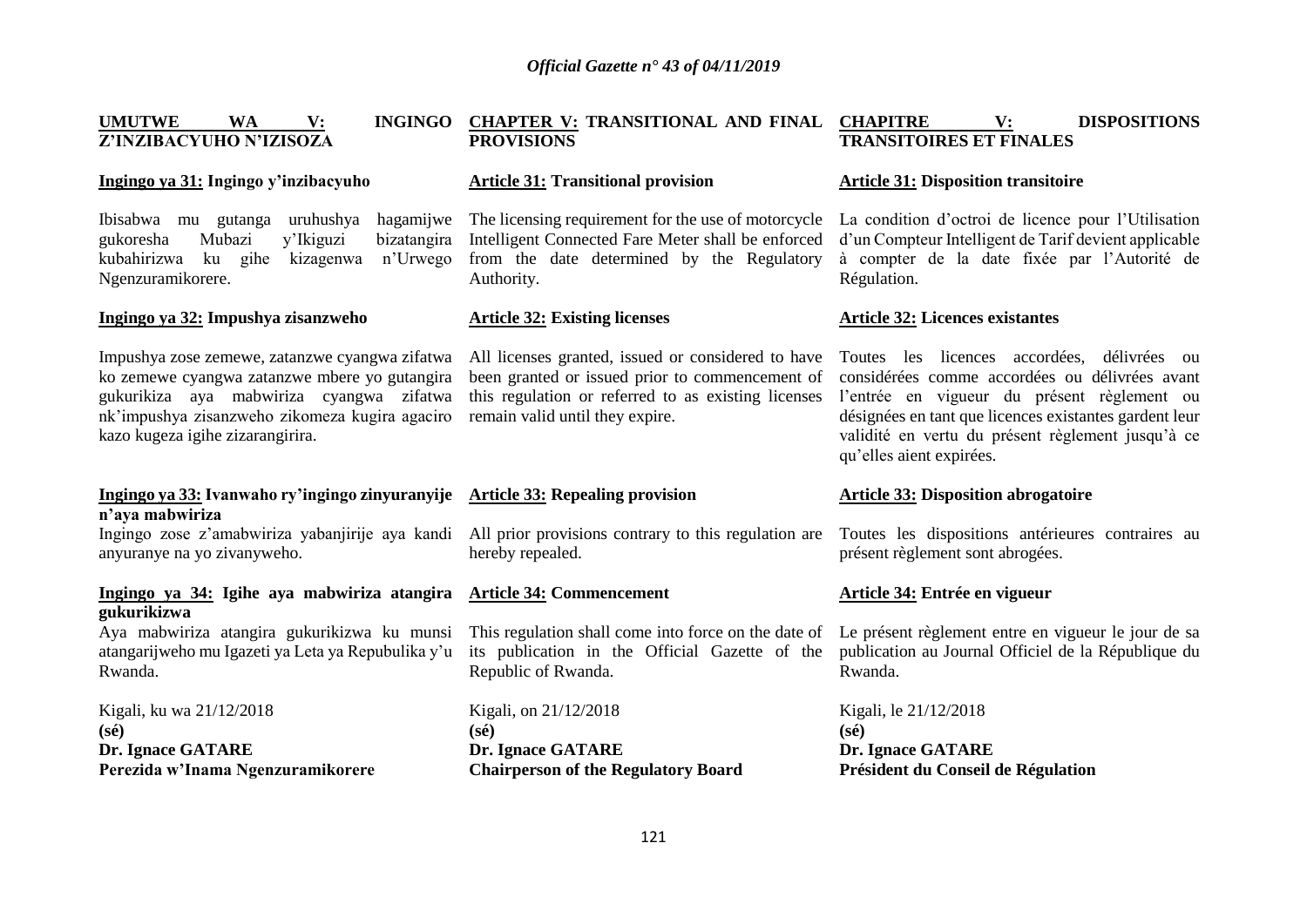# **IMIGEREKA**

# **UMUGEREKA WA MBERE: AGACE MOTO ISABWA GUKORERAMO**

| Icyiciro cy'Uruhushya<br>/Icyemezo                      | Igihe agaciro kamara | Agace ko gukoreramo | Umubare fatizo wa<br>moto |
|---------------------------------------------------------|----------------------|---------------------|---------------------------|
| Uruhushya rwa moto                                      | Umwaka 1             | Umujyi wa Kigali    | 100                       |
|                                                         |                      | Utundi duce         | 50                        |
| Icyemezo gihabwa umuntu   Umwaka 1<br>ukora ku giti cye |                      | Ahantu hose         |                           |

# **UMUGEREKA WA II: AMAFARANGA ATANGWA KURI BURI CYICIRO CY'URUHUSHYA**

|                | AMAKOSA N'IHAZABU YO MU RWEGO RW'UBUTEGETSI ICIBWA ZA MOTO                                                                                                     |                             |                                 |  |
|----------------|----------------------------------------------------------------------------------------------------------------------------------------------------------------|-----------------------------|---------------------------------|--|
|                | Ihazabu yo mu rwego rw'ubutegetsi                                                                                                                              |                             |                                 |  |
|                | Amakosa                                                                                                                                                        | Umuntu ukora ku<br>giti cye | Isosiyete cyangwa<br>Koperative |  |
| $\mathbf{1}$   | Gukora nta ruhushya ruhabwa koperative cyangwa<br>isosiyete yo gutwara abantu kuri moto                                                                        | N/A                         | 200.000 Frw                     |  |
| $\overline{2}$ | Gukoresha moto idafite uruhushya                                                                                                                               | 50.000 Frw                  | 50.000 Frw /kuri moto           |  |
| $\overline{3}$ | Kudakoresha<br>gucokoza<br>Mubazi<br>cyangwa<br>y'amafaranga y'urugendo iba ku muyoboro ikoresha<br>ikoranabuhanga                                             | 30.000 Frw                  | 100.000 Frw                     |  |
| $\overline{4}$ | Kudakoresha cyangwa gucokoza imashini ya GPS ya<br>moto.                                                                                                       | 30.000 Frw                  | 100.000 Frw                     |  |
| 5              | ibyangombwa bisabwe<br>n'umukozi<br>Kuterekana<br>ushinzwe gushyira mu bikorwa aya amabwiriza                                                                  | 30.000 Frw                  | $100.000$ Frw                   |  |
| 6              | Kwakira, kwaka, gufatira cyangwa kugerageza kwaka<br>amafaranga y'urugendo ahabanye n'ayashyizweho<br>n'Urwego Ngenzuramikorere                                | 30.000 Frw                  | 100.000 Frw                     |  |
| 7              | Gutwara (gutwarwa kuri moto) utambaye ingofero<br>irinda umutwe haba ku mugenzi cyangwa utwaye moto                                                            | 20.000 Frw                  | 50.000 Frw                      |  |
| 8              | Uwahawe uruhushya utubahiriza ibaruwa isaba<br>ibisabwa<br>kubahiriza<br>n'Urwego<br>yatanzwe<br>Ngenzuramikorere hakurikijwe ibiteganyijwe n'aya<br>mabwiriza | 30.000 Frw                  | 100.000 Frw                     |  |
| 9              | Uwahawe uruhushya utinza ku bushake cyangwa<br>ubugenzuzi<br>bukorwa<br>ubangamira<br>n'Urwego<br>Ngenzuramikorere                                             | 30.000 Frw                  | 100.000 Frw                     |  |
| 10             | Gutwara moto utambaye agakoti kagarura urumuri                                                                                                                 | 25.000 Frw                  | 100.000 Frw                     |  |
| 11             | Guhagarara ahantu /mu gace udafitiye uruhushya                                                                                                                 | 20.000 Frw                  | 50.000 Frw                      |  |
| 12             | Kwamamaza kuri moto cyangwa ku gakoti kagarura<br>kubyemererwa<br>urumuri<br>utabanje<br>n'Urwego<br>Ngenzuramikorere                                          | 20.000 Frw                  | 50.000 Frw                      |  |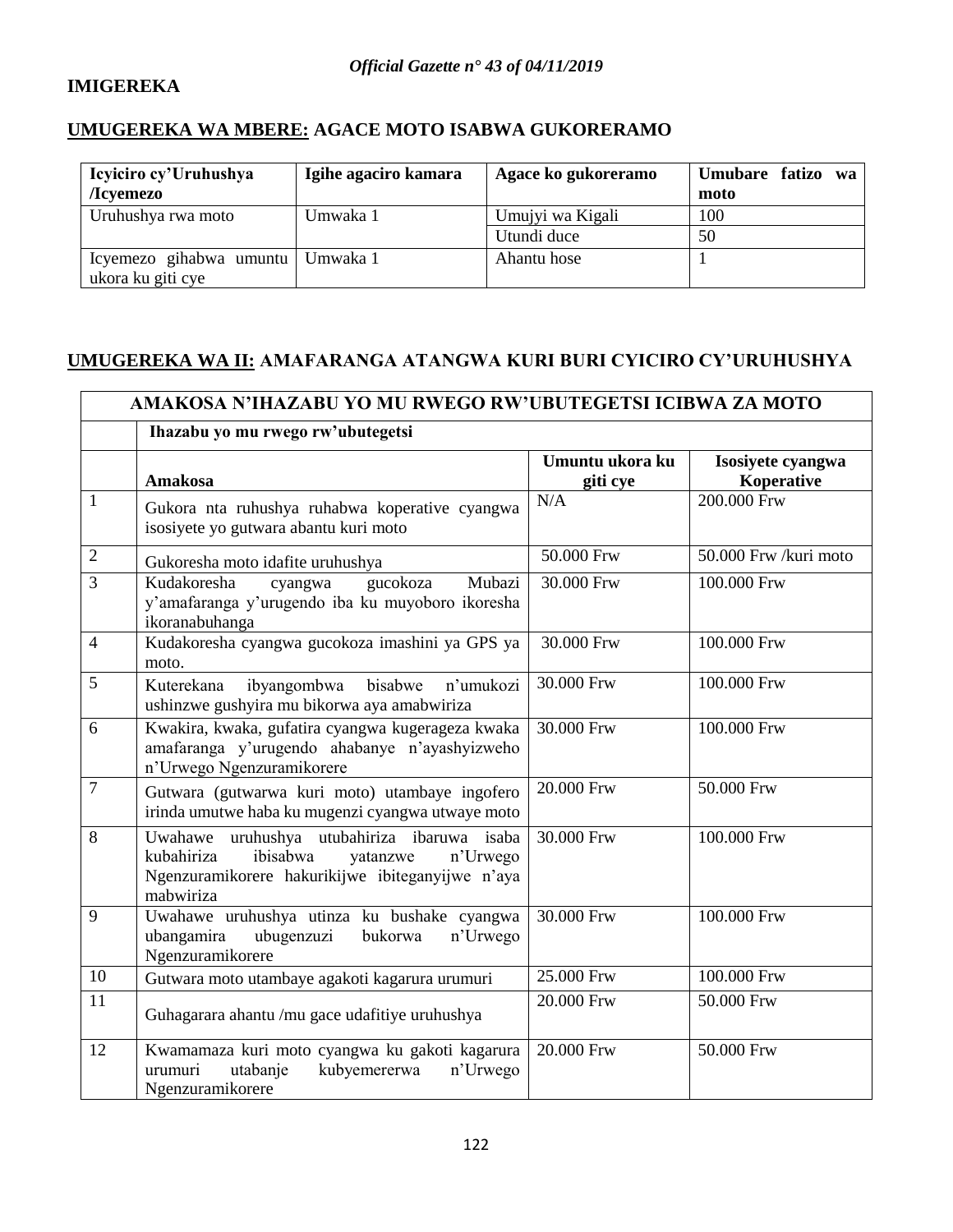| 13  | Kurenza umubare wemewe w'abantu kuri moto imwe                                                                           | 30.000 Frw | 50.000 Frw           |  |
|-----|--------------------------------------------------------------------------------------------------------------------------|------------|----------------------|--|
| 14. | Kutongeresha agaciro (ukwezi 1 nibura nyuma y'uko<br>uruhushya rucyuye igihe) bitamenyeshejwe Urwego<br>Ngenzuramikorere | 20.000 Frw | 100.000 Frw          |  |
| 15  | Gukora serivisi y'ubwikorezi kuri moto nta bwishingizi<br>bw'ubwikorezi muri rusange                                     | 30.000 Frw | 50.000 Frw           |  |
| 16  | Kunyuranya n'ibisabwa bijyanye n'isuku                                                                                   | 15.000 Frw | 15.000 Frw kuri moto |  |
| 17  | Utwara moto itari iye kandi nta masezerano y'akazi<br>afite(iyo atari nyirayo).                                          | 20.000 Frw | 50.000 Frw           |  |

# **UMUGEREKA WA III: AMAKOSA N'IBIHANO BYO MU RWEGO RW'UBUTEGETSI MURI SERIVISI Z'UBWIKOREZI KURI MOTO**

## **AMAFARANGA ATANGWA KU BYICIRO BY'IMPUSHYA ZIHABWA IBIGO CYANGWA ABANTU KU GITI CYABO**

| Igiciro                                                                                                        | Umuntu ukora ku giti cye                                                                               | Isosiyete cyangwa Koperative       |
|----------------------------------------------------------------------------------------------------------------|--------------------------------------------------------------------------------------------------------|------------------------------------|
| Amafaranga atangwa kuri dosiye isaba<br>(Frw)<br>(Yishyurwa kuri buri dosiye isaba cyangwa<br>kongera agaciro) | 10.000<br>Frw<br>gusaba<br><b>VO</b><br>uruhushya<br>10.000 Frw<br>kwishyura<br><b>VO</b><br>uruhushya | 10.000 Frw                         |
| Amafaranga y'uruhushya ruhabwa moto                                                                            | 10,000 Frw                                                                                             | 5,000 Frw yishyurwa kuri buri moto |
| Amafaranga atangwa ku ruhushya (Frw)                                                                           | N/A                                                                                                    | 200.000 Frw                        |
| Amafaranga yo kongera moto ku ruhushya<br>rugifite agaciro)                                                    | N/A                                                                                                    | 5.000 Frw kuri buri moto           |
| Guhagarika uruhushya ku bushake<br>Agateganyo (suspension)<br><b>Burundu</b> (Termination)                     | Igiciro gihwanye n'icya serivisi z'Irembo                                                              |                                    |
| rwahagaritswe<br>Gusubukura uruhushya<br>by'agateganyo                                                         | 2.000 Frw                                                                                              | 2.000 Frw kuri buri moto           |
| Duplicata y'Uruhushya (Igihe urwatanzwe<br>mbere rwangiritse cyangwa rwatakaye<br>rugifite agaciro).           | 5.000 Frw                                                                                              | 5.000 Frw kuri buri moto           |

Kigali ku wa 21/12/2018

**(sé) Dr. Ignace GATARE Perezida w'Inama Ngenzuramikorere**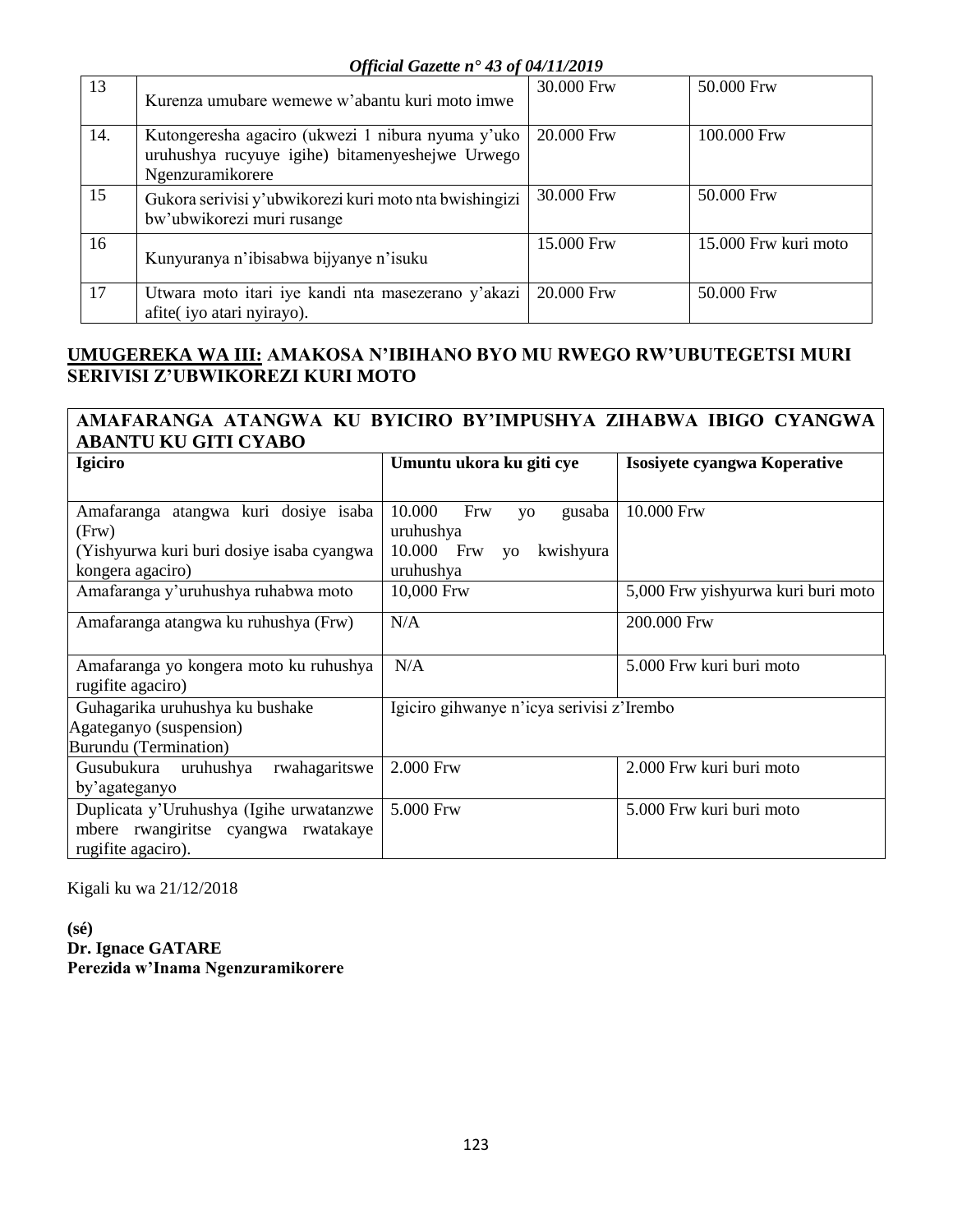# **APPENDICES**

# **APPENDIX ONE: REQUIRED MOTORCYCLE PER OPERATION AREA**

| License/Authorization Category | Validity | <b>Area of Operation</b> | <b>Minimum</b><br>number<br>of motorcycles |
|--------------------------------|----------|--------------------------|--------------------------------------------|
| Motorcycles license            | vear     | City of Kigali           | 100                                        |
|                                |          | <b>Other Areas</b>       | 50                                         |
| Individual authorization       | l vear   | All areas                |                                            |

# **APPENDIX II: FEES PER LICENSE CATEGORIES**

|                | <b>FAULTS AND ADMINISTRATIVE FINES FOR MOTORCYCLES</b>                                                                                                  |            |                              |  |
|----------------|---------------------------------------------------------------------------------------------------------------------------------------------------------|------------|------------------------------|--|
|                | <b>Administrative Fines</b>                                                                                                                             |            |                              |  |
|                | Faults                                                                                                                                                  | Individual | Company or<br>Cooperative    |  |
| $\mathbf{1}$   | To operate without a motorcycles cooperative or company license                                                                                         | N/A        | 200,000 Frw                  |  |
| 2              | To operate without motorcycle authorization                                                                                                             | 50,000 Frw | 50,000 Frw per<br>motorcycle |  |
| 3              | Failure to use or tempering with Intelligent Connected Fare Meter                                                                                       | 30,000 Frw | 100,000 Frw                  |  |
| $\overline{4}$ | Failure to use or tempering with GPS device                                                                                                             | 30,000 Frw | 100,000 Frw                  |  |
| 5              | Refusal to provide the required document on demand by<br>enforcement officer                                                                            | 30,000 Frw | 100,000 Frw                  |  |
| 6              | To collect, demand, retain or attempt to demand fares in<br>contravention with the fares set by the Regulatory Authority                                | 30.000 Frw | 100,000 Frw                  |  |
| 7              | Driving without Head protective Helmet by either passenger or<br>Driver                                                                                 | 20,000 Frw | 50,000 Frw                   |  |
| 8              | The licensee does not comply with an enforcement notice issued by<br>the Regulatory Authority in accordance with the provisions of these<br>Regulations | 30,000 Frw | 100,000 Frw                  |  |
| 9              | The Licensee willfully delays or obstructs the inspection of the<br><b>Regulatory Authority</b>                                                         | 30,000 Frw | 100,000 Frw                  |  |
| 10             | To operate without driver reflective jacket                                                                                                             | 25,000 Frw | 100,000 Frw                  |  |
| 11             | Parking on unauthorized area/zone                                                                                                                       | 20,000 Frw | 50,000 Frw                   |  |
| 13             | Exceeding the authorized number of passengers on a single<br>motorcycle                                                                                 | 30,000 Frw | 50,000 Frw                   |  |
| 14.            | Failure to renew license or authorisation (1 month minimum after<br>expiration) and without notifying the regulator                                     | 20,000 Frw | 100,000 Frw                  |  |
| 15             | Operating a motorcycle public transport service without Public<br>transport insurance cover                                                             | 30,000 Frw | 50,000 Frw                   |  |
| 16             | Violation of cleaneliness requirement                                                                                                                   | 15,000 Frw | 15,000 Frw per<br>motorcycle |  |
| 17             | Driver without employment contract(N/A for owners)                                                                                                      | 20,000 Frw | 50,000 Frw                   |  |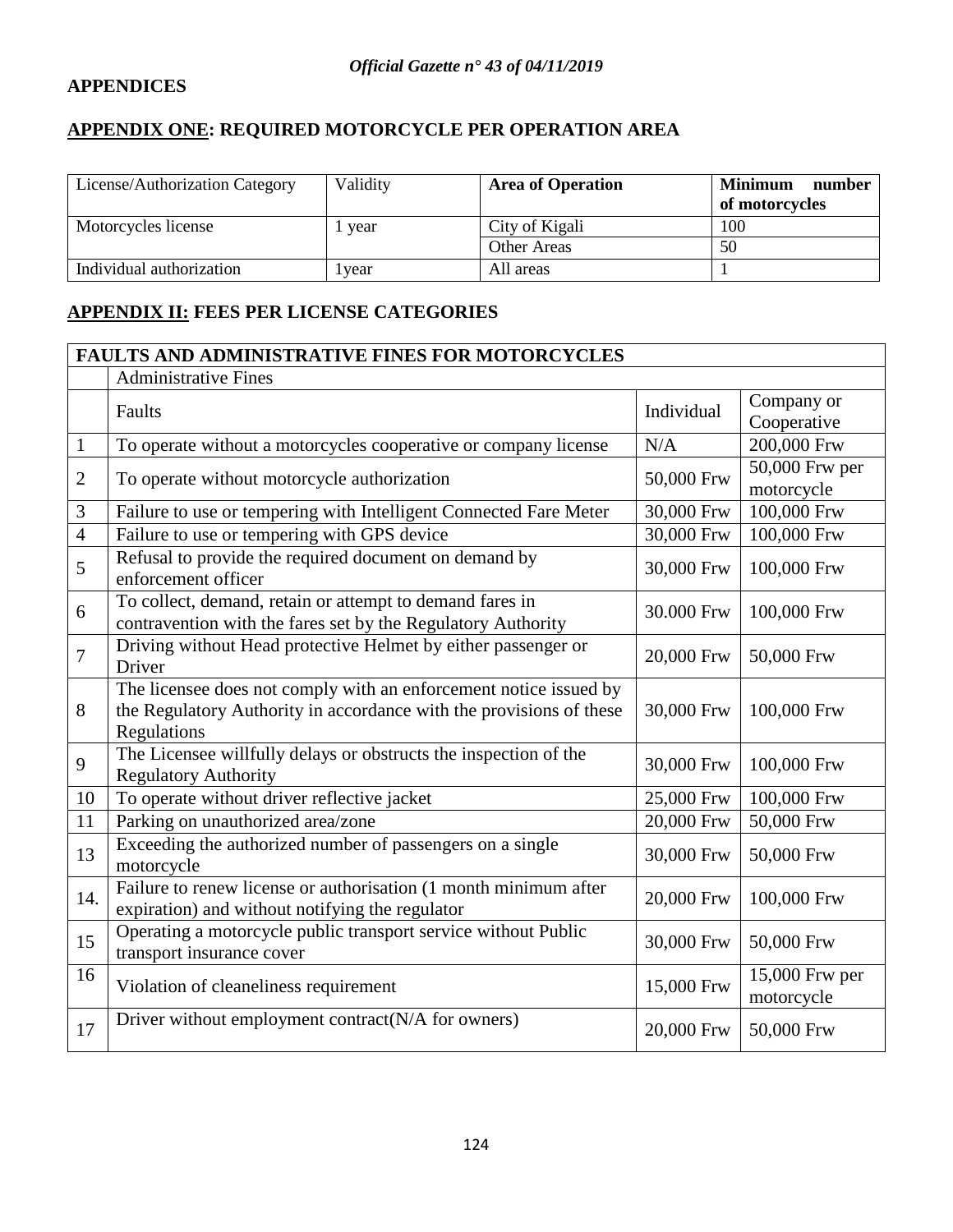# **APPENDIX III: FAULTS AND ADMINISTRATIVE SANCTIONS IN MOTORCYCLE PUBLIC TRANSPORT SERVICES**

| <b>FEES PER LICENSE/AUTHORISATIONS CATEGORIES</b> |                                                     |                          |  |
|---------------------------------------------------|-----------------------------------------------------|--------------------------|--|
| Fees                                              | Individual                                          | Company or Cooperative   |  |
| Application Fee (Frw)                             | 10,000 Frw                                          | 10,000 Frw               |  |
| (It is paid at every application or renewal)      |                                                     |                          |  |
| <b>Authorization fee</b>                          | 10,000 Frw                                          | 5,000 per motorcycle     |  |
| License Fee (Frw)                                 | N/A                                                 | 200,000 Frw              |  |
| (It is paid at every application or renewal)      |                                                     |                          |  |
| Addendum application Fee (add a moto to           | N/A                                                 | 5,000 Frw per motorcycle |  |
| a valid License)                                  |                                                     |                          |  |
| Voluntary Suspension or termination of            | Fees equivalent to charges by Irembo service tariff |                          |  |
| authorization or License Suspension               |                                                     |                          |  |
| Termination                                       |                                                     |                          |  |
| Reactivation of the voluntarily suspended         | 2,000 Frw                                           | 2,000 Frw per motorcycle |  |
| authorization or License                          |                                                     |                          |  |
| Duplicate of damaged or lost valid                | 5,000 Frw                                           | 5,000 Frw per motorcycle |  |
| Authorization                                     |                                                     |                          |  |

**Kigali, on 21/12/2018 (sé) Dr. Ignace GATARE Chairperson of the Regulatory Board**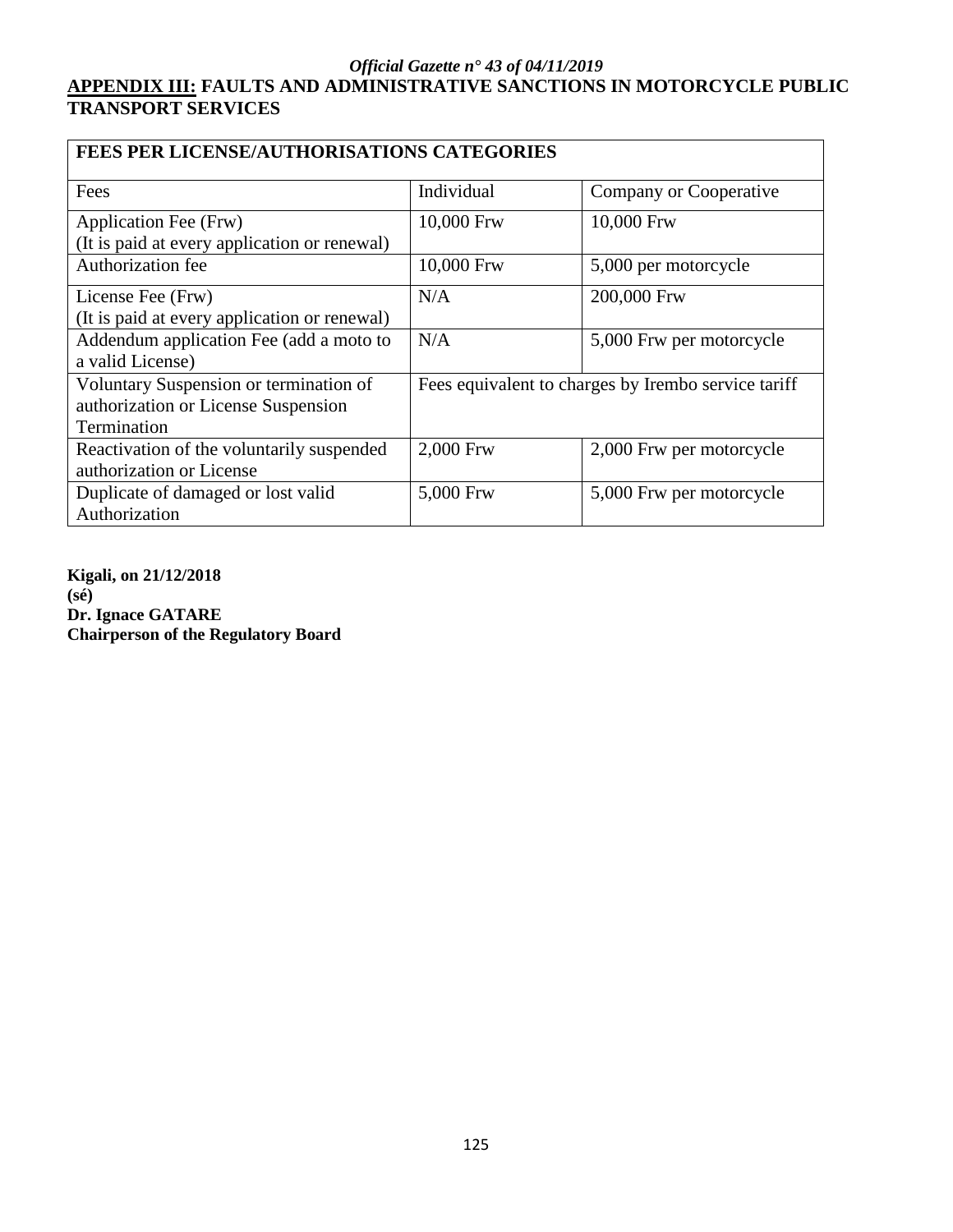# **ANNEXES**

## **ANNEXE PREMIERE: NOMBRE DES MOTOS EXIGE PAR ZONE D'OPERATION**

| <b>Catégorie</b><br>de           | <b>Validité</b> | Zone d'Opération | Nombre minimum de |
|----------------------------------|-----------------|------------------|-------------------|
| License/Autorisation             |                 |                  | <b>Motos</b>      |
| Licence de moto                  | 1 an            | Ville de Kigali  | 100               |
|                                  |                 | Autres zones     | 50                |
| <b>Autorisation Individuelle</b> | Un $(1)$ an     | Toutes les zones |                   |

# **ANNEXE II : FRAIS PAR LICENSE/ CATEGORIES D'AUTORIZATIONS**

|                | FAUTES ET AMENDES ADMINISTRATIVES APPLICABLES AUX MOTOS                   |                         |                        |  |  |
|----------------|---------------------------------------------------------------------------|-------------------------|------------------------|--|--|
|                | <b>Amendes Administratives</b>                                            |                         |                        |  |  |
|                | <b>Fautes</b>                                                             | Individu                | Société ou Coopérative |  |  |
| $\mathbf{1}$   | Opérer sans licence délivrée à la coopérative ou à la société             | N/A                     | 200.000 Frw            |  |  |
|                | de transport des passagers sur moto                                       |                         |                        |  |  |
| $\overline{2}$ | Exercer sans autorisation de transport à moto                             | 50.000 Frw              | 50.000 Frw /moto       |  |  |
| $\overline{3}$ | Non utilisation ou tripotage du Compteur Intelligent de<br>Tarif Connecté | $\overline{30.000}$ Frw | 100.000 Frw            |  |  |
| $\overline{4}$ | Non utilisation ou tripotage de l'appareil GPS                            | 30.000 Frw              | 100.000 Frw            |  |  |
| 5              | Refus de fournir des documents exigés en cas de demande                   | 30,000 Frw              | 100.000 Frw            |  |  |
|                | par l'agent responsable de l'application du règlement                     |                         |                        |  |  |
| 6              | Collecter, demander, retenir ou tenter d'exiger le prix du                | 30.000 Frw              | 100.000 Frw            |  |  |
|                | trajet en violation des frais édicté par l'Autorité de                    |                         |                        |  |  |
|                | Régulation.                                                               |                         |                        |  |  |
| $\overline{7}$ | Conduite sans port de casque de protection tant pour le                   | 20.000 Frw              | 50.000 Frw             |  |  |
|                | conducteur que pour le passager                                           |                         |                        |  |  |
| 8              | La licence qui ne respecte pas l'avis d'exécution donné par               | 30.000 Frw              | 100.000 Frw            |  |  |
|                | l'Autorité de Régulation en accord avec les dispositions du               |                         |                        |  |  |
|                | présent Règlement                                                         |                         |                        |  |  |
| 9              | Le détenteur de licence qui retarde volontairement ou fait                | 30.000 Frw              | 100.000 Frw            |  |  |
|                | obstruction à l'inspection de l'Autorité de Régulation                    |                         |                        |  |  |
| 10             | Exercer sans gilet réfléchissant pour le conducteur                       | 25.000 Frw              | 100.000 Frw            |  |  |
| 11             | Garer une moto dans une zone /endroit non autorisé                        | 20.000 Frw              | 50.000 Frw             |  |  |
| 13             | Dépasser le nombre autorisé de passagers sur une seule                    | 30.000 Frw              | 50.000 Frw             |  |  |
|                | moto                                                                      |                         |                        |  |  |
| 14.            | Non renouvellement (1 mois après expiration) après                        | 20.000 Frw              | 100.000 Frw            |  |  |
|                | expiration et sans notification faite à l'organe de Régulation            |                         |                        |  |  |
| 15             | Opérer un service de transport des passagers sur moto sans                | 30.000 Frw              | 50.000 Frw             |  |  |
|                | couverture d'assurance pour le transport en commun                        |                         |                        |  |  |
| 16             | Violation de l'exigence de propreté                                       | 15.000 Frw              | 15.000 Frw par moto    |  |  |
| 17             | Conducteur sans contrat d'emploi (s'il n'est<br>pas                       | 20.000 Frw              | 50.000 Frw             |  |  |
|                | propriétaire).                                                            |                         |                        |  |  |